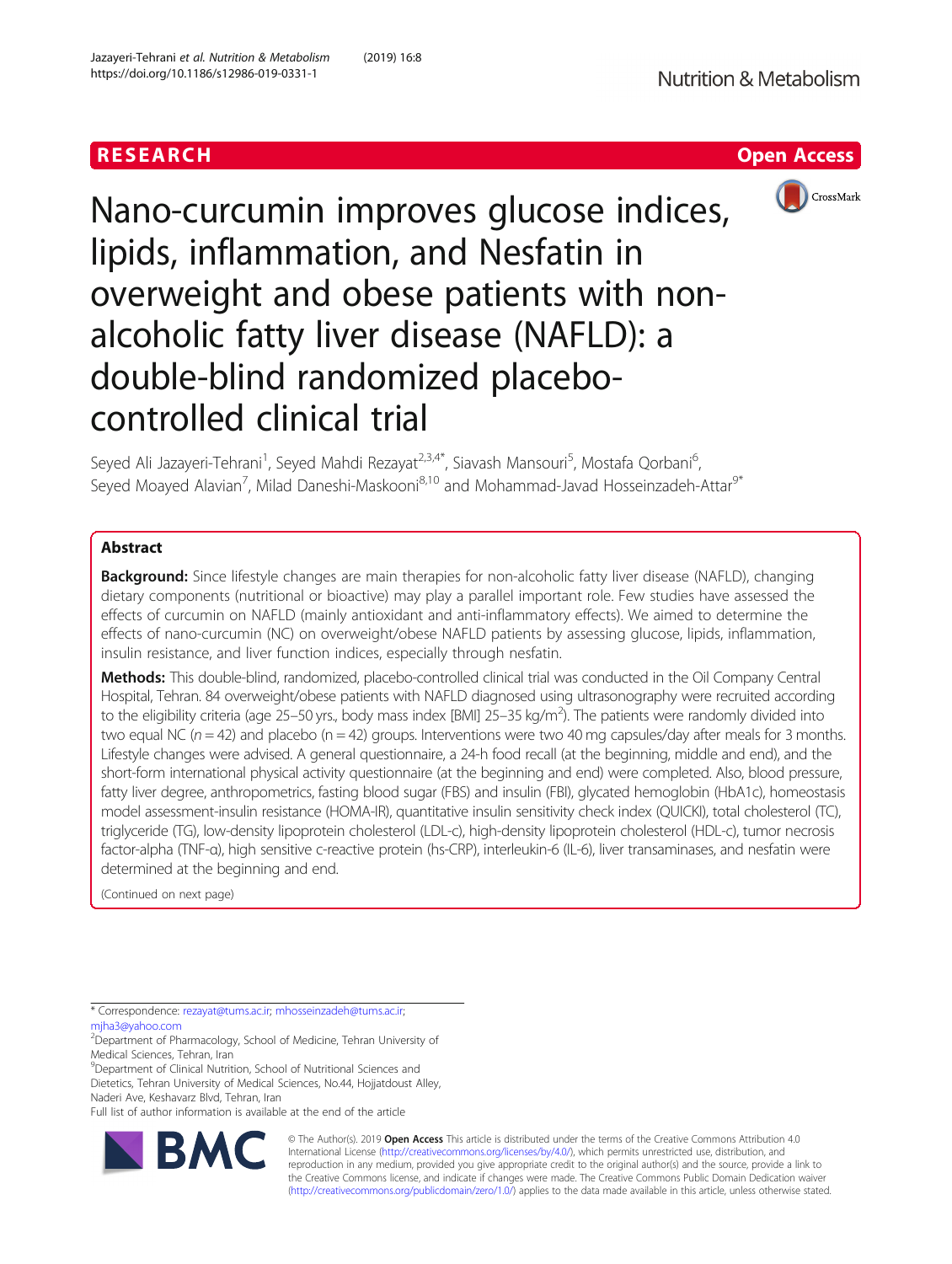## (Continued from previous page)

Results: NC compared with placebo significantly increased HDL, QUICKI, and nesfatin and decreased fatty liver degree, liver transaminases, waist circumference (WC), FBS, FBI, HbA1c, TG, TC, LDL, HOMA-IR, TNF-α, hs-CRP, and IL-6 (P < 0.05). The mean changes in weight, BMI, body composition (BC), and blood pressure were not significant ( $P > 0.05$ ). After adjustment for confounders, the changes were similar to the unadjusted model.

Conclusion: NC supplementation in overweight/obese NAFLD patients improved glucose indices, lipids, inflammation, WC, nesfatin, liver transaminases, and fatty liver degree. Accordingly, the proposed mechanism for ameliorating NAFLD with NC was approved by the increased serum nesfatin and likely consequent improvements in inflammation, lipids, and glucose profile. Further trials of nano-curcumin's effects are suggested.

Trial registration: Iranian Registry of Clinical Trials, [IRCT2016071915536N3.](https://en.irct.ir/trial/14784) Registered 2016-08-02.

Keywords: Non-alcoholic fatty liver disease, Nano-curcumin, Obesity, Overweight, Iran,

## Introduction

Non-alcoholic fatty liver disease (NAFLD) is the deposition of triglycerides (TG) in hepatocytes over than 5% of liver weight/volume and has three grades according to the liver biopsy (mild: < 33%, moderate: 33–66%, severe: > 66%). Usually, non-invasive diagnostic methods such as ultrasound, CT scan, and MRI are widely utilized that exact differentiation between the stages is difficult. Also, the liver enzymes (alanine transaminase [ALT] and aspartate transaminase [AST]) may be elevated 1.5–2 times above normal levels. However, many individuals with advanced non-alcoholic steatohepatitis (NASH) and even cirrhosis have normal liver enzyme levels. NAFLD rates are therefore likely higher than reported. Symptoms frequently include fatigue and upper-right quarter abdominal discomfort. The average adult prevalence is roughly 30% (65–85% and  $15-20\%$  in obese [BMI  $\geq 25$ ] and non-obese [BMI < 25] patients, respectively). It is more prevalent in males  $[1-4]$  $[1-4]$  $[1-4]$  $[1-4]$ .

Two phases of pathology of NAFLD are fat deposition with hepatic steatosis and NASH. Insulin resistance plays a key role in both phases and common irritants include oxidative stress and inflammation. Liver fat content directly correlates with insulin resistance. Activating nuclear factor kappa B (NF-κB) upregulates pro-inflammatory cytokines, which can affect insulin activity. Inflammation, adipokines, oxidative stress or lipid metabolites can all, therefore, adjust insulin sensitivity, even though the intrahepatic fat content may not be necessarily directly related to these factors. The other risk factors include increased blood insulin levels, central obesity, type 2 diabetes, certain medications, nutrition status (starvation, protein or choline deficiency), some diseases, jejunum bypass, age, family history, malnutrition, severe weight loss, and gastrointestinal tract infections. Also, NAFLD incidence may correlate to the high saturated fat and/or carbohydrate intake. Other patients can display normal weight despite having abdominal obesity and insulin resistance  $[1-4]$  $[1-4]$  $[1-4]$ .

Nesfatin as a neuropeptide of the hypothalamus is involved in appetite regulation and body fat storage by important functions in metabolizing glucose, phosphorylating specific signaling proteins, and increasing liver insulin sensitivity, specifically by AMP-activated protein kinase. Its gene is expressed in some locations including the brain, pancreas, stomach endocrine cells, and adipocytes. Nesfatin gene expression is activated by peroxisome proliferator-activated receptors (PPARs), especially PPARγ [[5](#page-11-0), [6](#page-11-0)]. Recently, serum nesfatin levels in overweight/obese NAFLD patients aged 30–60 years was significantly lower than in healthy individuals [\[1,](#page-11-0) [2](#page-11-0), [6](#page-11-0)].

The common prescription for NAFLD involves lifestyle changes (weight loss and physical activity). Since weight loss and long-term maintenance is not always an easy task, the dietary modifications can be seen as a therapeutic approach for such patients. Accordingly, it is needed to investigate the effects of certain nutrients and/or dietary ingredients on NAFLD [[1](#page-11-0)–[4](#page-11-0)].

Curcumin as the effective ingredient in turmeric (ginger family) expresses multiple effects including antioxidant, anti-inflammatory, antimicrobial, and anti-carcinogenic ones. It raises both PPARγ activity and expression, which are important for inhibiting inflammation and oxidative stress as major factors involved in insulin resistance and NAFLD [\[1](#page-11-0), [2\]](#page-11-0).

The prevalence and implications of NAFLD are rising. Since there are no medications to combat it and the role of nutrition is a key treatment factor; by examining dietary components such as curcumin for NAFLD improvement, researchers can begin to uncover new treatments. Curcumin is involved in a number of metabolic functions in improving insulin resistance. Despite multiple health benefits, its low stability and bioavailability impact its therapeutic efficiency. Various techniques have been explored recently to improve this problem by using of polymeric nanoparticles called Nano-curcumin (NC) (for example, polylactic-co-glycolic acid (PLGA) nanoparticles can increase curcumin bioavailability 22-fold) [[1](#page-11-0), [2\]](#page-11-0). In this trial, NC was used, therefore.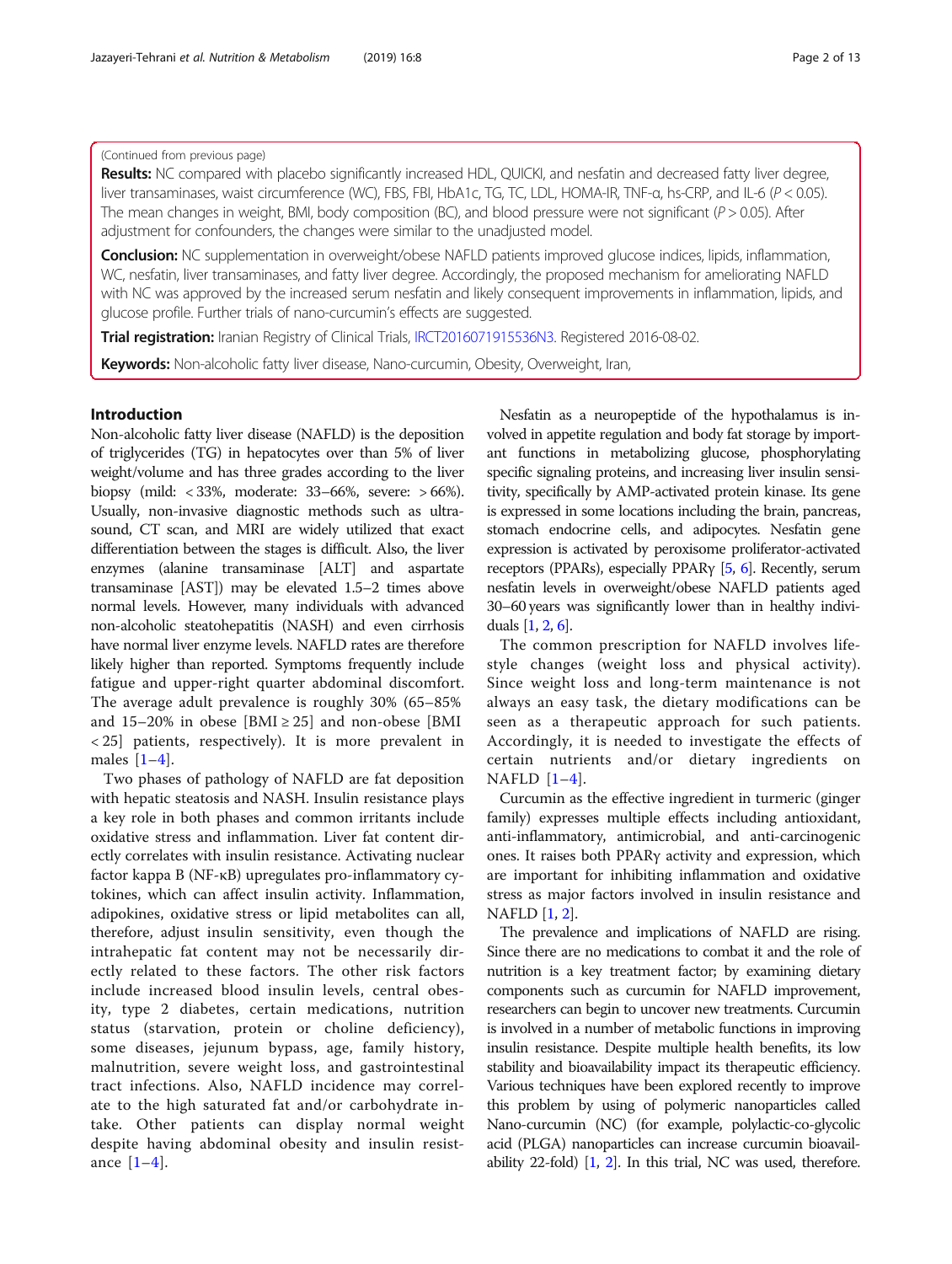<span id="page-2-0"></span>The onset and progression of NAFLD may be improved by curcumin through inhibiting inflammation and oxidative stress. The severity of NAFLD is increased by overweight or obesity; however, no human studies have been carried out to determine how these are affected by curcumin. This study, therefore, was designed to examine effects of curcumin on blood glucose indices, lipids, inflammatory profiles, liver function (fatty liver degree, ALT, AST), and insulin resistance (HOMA-IR, QUICKI), especially by looking at serum nesfatin in obese NAFLD patients.

## Materials and methods

## study design and participants

The ethics committee of Tehran University of Medical Sciences approved this double-blind randomized placebo-controlled clinical trial as IR.TUMS.REC.1394.791. The study was registered to the Iranian Registry of Clinical Trials as IRCT2016071915536N3 on 02/08/2016. The participants were overweight or obese NAFLD patients referred to the sonography department of the NIOC Central Hospital in Tehran.

Inclusion criteria included NAFLD according to ultrasonography, aged 25–50, and  $25 \leq \mathrm{BMI} < 35 \mathrm{kg/m^2}$ . Exclusion criteria included alcohol intake during the previous year, inability/unwillingness to cooperate, other liver conditions, secondary NAFLD, uncontrolled hypertension (> 140/90 mmHg), pregnancy or lactation, professional athlete status, use of statins, ursodeoxycholic acid, probiotics, antihypertensive, curcumin-interactive drugs, consumption of multivitamin/mineral and antioxidant supplements over the previous 3 months, weight loss over the previous 3 months, and not taking more than 10% of the intervention supplement  $[1-4, 7-9]$  $[1-4, 7-9]$  $[1-4, 7-9]$  $[1-4, 7-9]$  $[1-4, 7-9]$  $[1-4, 7-9]$  $[1-4, 7-9]$ .

## Randomization and intervention

Subjects were divided into two equal groups by the block randomization method, carried out by an assistant (NC  $[n=$ 42] or placebo  $[n = 42]$ ). Stratified randomization was used to control for sex. The ratio of the two groups was 1:1. 3 patients from the NC group and 2 patients from the placebo group declined to participate (Fig. 1).

Intervention allocation blinding was performed for both participants and investigators before the beginning, kept during the intervention, and opened after the data analysis by a field worker. The NC and placebo capsules were supplied by the Exir-Nano-Sina Company. The capsules were similar in shape, size, and color. The sinacurcumin® dose was 80 mg/day (two 40-mg capsules per day, according to the manufacturer's instructions: one capsule at breakfast and another at dinner). The supplements were distributed monthly, and compliance status was assessed monthly by face-to-face consultation, and weekly by phone. The compliance percentage of supplements was calculated according to the mean percentage of the number of capsules consumed by the individuals

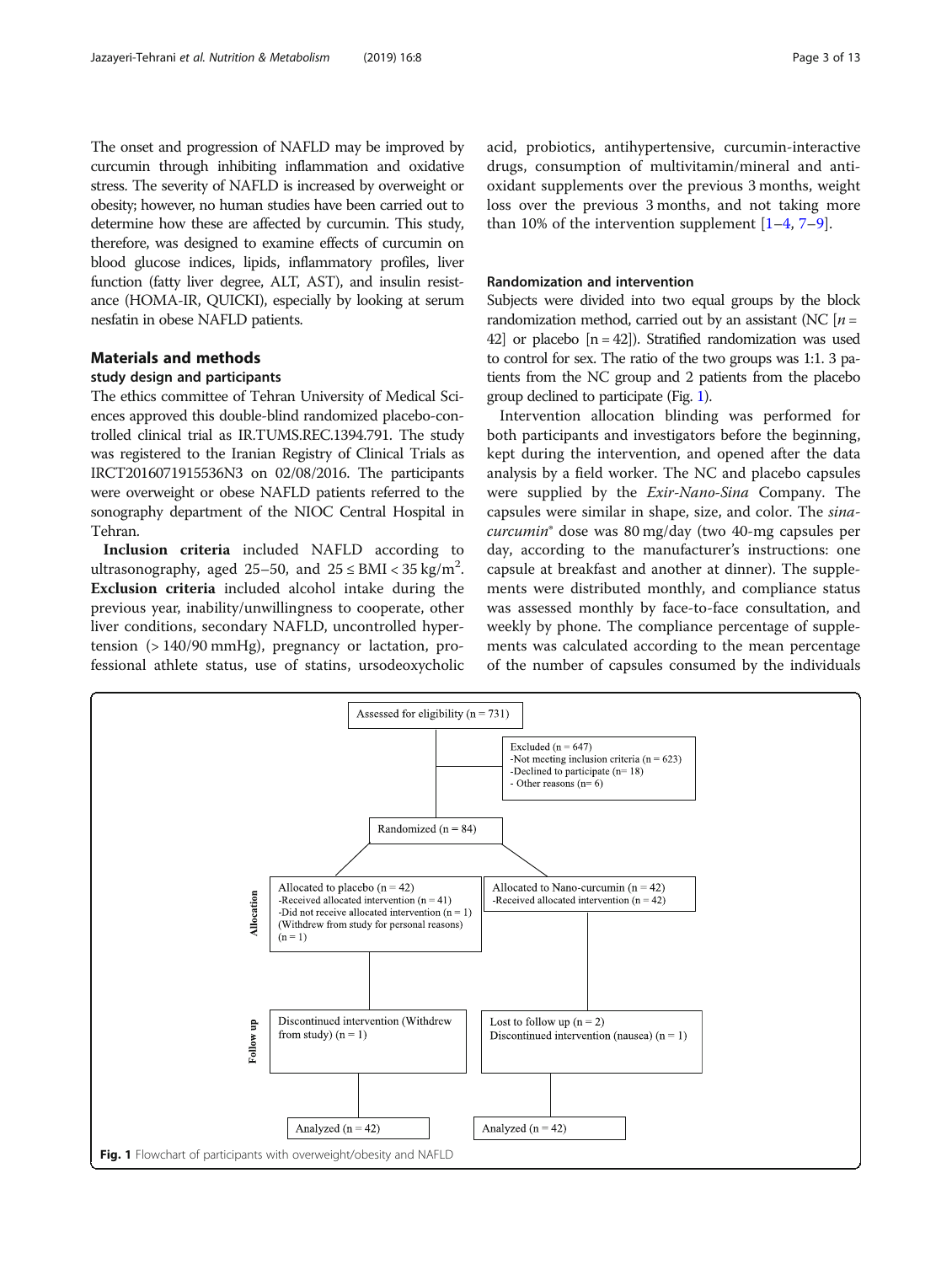of any groups. The lifestyle advice was equally presented by a trained dietician (SAJT) at the hospital.

#### Assessments and measurements

## General characteristics, dietary intakes, and physical activity

The main investigator identified NAFLD patients, checked their eligibility criteria, clarified the study details, and obtained informed consent. Interviews were conducted to fill the questionnaires, including a general questionnaire, a 24-h food recall (at beginning, middle, and end), and the short-form IPAQ (SF-IPAQ) (at beginning and end). At the commencement of the trial, lifestyle advice [[10\]](#page-11-0) was presented by a qualified dietician, including adhering to a low-calorie diet aimed at achieving weight loss of about 0.5–1 kg/week, and increasing physical activity by undertaking moderate-intensity aerobic exercise at least 3 times/week for 30–45 min [\[11](#page-11-0)].

Subjects' dietary status was determined by Nutritionist-4 software, using gram/day values from the 24-h food recall (validated in Iran [\[12\]](#page-11-0)) [\[12](#page-11-0), [13](#page-11-0)].

The IPAQ short-form questionnaire has 7 stratified questions that determine one of three overall activity levels. This questionnaire has previously been validated in Iran [\[14](#page-11-0), [15](#page-11-0)].

#### Anthropometric measurements

Weight (at beginning and end) and height (at the beginning) were determined using a digital scale and stadiometer (Seca® Germany, Model: 7551021994). BMI was calculated by dividing weight in kilograms by height in meters squared. Body composition percentages, including body fat and lean body mass, were measured using the Bioimpedance Analyzer device (Tanita®). At the beginning and end of the study, systolic and diastolic blood pressures were obtained with the use of a mercury manometer (Riester®) and were reported in mmHg. Waist circumference was measured at the middle of the last rib and at the iliac crest with minimal clothing, using a non-elastic tape, at the beginning and end of the trial. Blood sampling, storage, and laboratory tests were carried out at the NIOC Central Hospital, Tehran.

#### Sonography and blood biomarkers measurements

The ultrasound test was performed by a radiologist, using a sonography device (General Electric (GE)<sup>®</sup>, Model: Voluson E8) after a 12-h fast, to reduce potential human error.

10 ml of blood (at the beginning and end) was taken from the peripheral vein following a 12-h overnight fast and was centrifuged for 20 min  $(3000 g)$ . Serum glucose indices, lipids, and liver transaminases were assessed on the day of the blood sample. The remaining serum was frozen and stored at − 80 °C before analysis.

Serum nesfatin, IL-6, and TNF-α were measured using sandwich ELISA and the following kits: Shanghai Crystal Day Biotech Co. Ltd<sup>®</sup>; Intra-assay CV < 8%, Inter-assay  $CV < 10\%$  with an automatic device (*Elisys Uno Hu*man®). The ELISA kit for FBI and hs-CRP were DiaMetra® Co. of Italy, DCM076-8; Intra-assay  $CV \leq 5\%$ , Inter-assay  $CV \leq 10\%$  and Diagnostics Biochem Canada (DBC) Inc®, REF: CAN-CRP-4360, Version 5.0; Intra-assay  $CV \leq 15.2\%$ , Inter-assay  $CV \leq 9.9\%$ , respectively. Serum glucose was determined with the glucose oxidase method, using a Hitachi analyzer device  $(q17^{\circ})$ and the specified kit Bionik®, Liquid Stable, Glucose oxidase GOD-POD, Mono-reagent; Intra-assay  $CV \le 2.10\%$ , Inter-assay  $CV \leq 3.09\%$ . HOMA-IR and QUICKI indexes were calculated by the following formulas:

 $QUICKI = 1/(log fasting insulin [µIU/ml])$  $+$  log fastingglucose  $[mg/dl])$ .

 $HOMA - IR = FBI$  [ $\mu IU/ml \times FBS$  [ $mg/dl$ ]/405.

Serum lipids (TC, TG, HDL-c, LDL-c), ALT, AST, and HbA1c were assessed with the Hitachi analyzer device  $(q17^{\circ})$  $(q17^{\circ})$  $(q17^{\circ})$  and specific kits (Table 1).

## Sample size

According to Chuengsamarn et al.  $[16]$  $[16]$ , the mean  $\pm$  SD of HOMA-IR indices in the curcumin and placebo groups were  $3.22 \pm 1.30$  and  $4.08 \pm 1.35$ , respectively. There were 42 participants in each sample group, with a CI of 95%, power of 80%, and a drop of 15%. 84 individuals in total were chosen and split into two equal groups (NC and placebo) using a block randomization method.

## Data analysis and accessibility

Data management was performed, including entry, security, coding, and storage. The follow-up data missing from patients was estimated by the modified-intention to treat (m-ITT) analysis, and the regression imputation method. The Kolmogorov-Smirnov, Chi-square, Fisher Exact, and t or Mann-Whitney tests were implemented to assess the normality of continuous variables and categorical and continuous baseline characteristics, respectively. Two-way repeated measures analysis of variance (TWRM-ANOVA) was used to compute time effects and time by treatment interaction effects with all the dependent variables. Moreover, TWRM-ANOVA was adjusted for participants' dietary intake of energy, total fat, saturated fat, monounsaturated fatty acid, vitamins D, B1, B6, and folate. A 95% confidence interval (CI) and a *P*-value of  $< 0.05$  were used to report data. Data analysis was performed using  $SPSS_{16}$  (statistical package for the social sciences) and  $STATA<sub>11SE</sub>$  (general-purpose statistical software package by Stata Corp)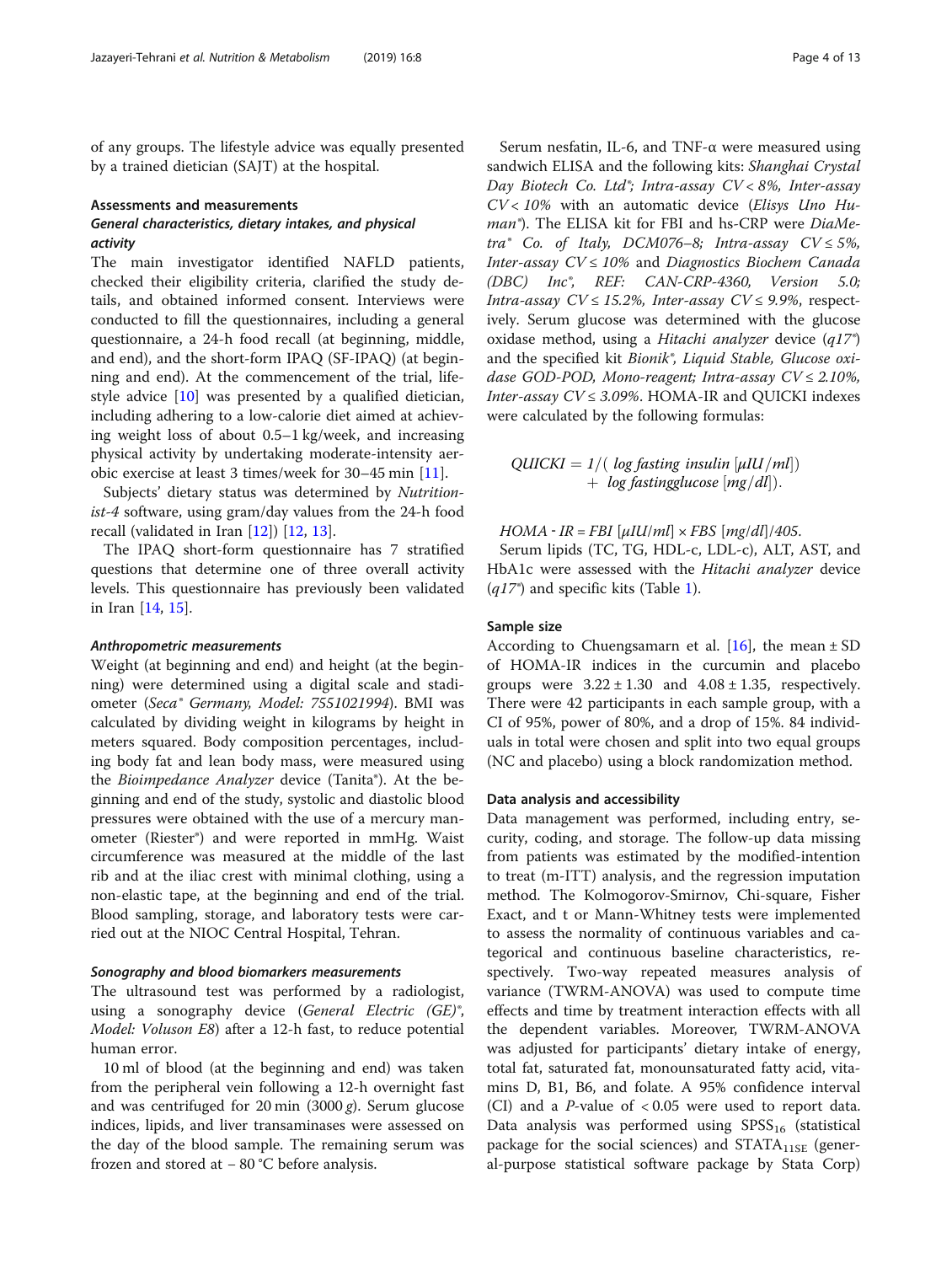<span id="page-4-0"></span>Table 1 The used kits for determination of the serum lipids, liver enzymes, and glycosylated hemoglobin

| Factors    | Kits                                                                                                             |
|------------|------------------------------------------------------------------------------------------------------------------|
| TC         | Bionik®, Liquid Stable, Enzymatic Colorimetric CHOD-POD, Intra-assay CV ≤ 1.216%, Inter-assay CV ≤ 6.906%        |
| <b>HDL</b> | Bionik®, Liquid Stable, Direct. Enzymatic Colorimetric, Intra-assay CV $\leq$ 0.7%, Inter-assay CV $\leq$ 1.5%   |
| TG         | Bionik®, Liquid Stable, GPO-POD, Mono-reagent, Intra-assay CV ≤ 1.573%, Inter-assay CV ≤ 7.704%                  |
| LDL        | Bionik®, Liquid Stable, Direct. Enzymatic Colorimetric, Intra-assay CV $\leq$ 1.76%, Inter-assay CV $\leq$ 0.65% |
| AST        | Bionik®, Liquid Stable, NADH. Kinetic UV.Liquid, Intra-assay CV $\leq$ 3.02%, Inter-assay CV $\leq$ 3.00%        |
| ALT        | Bionik®, Liquid Stable, NADH. Kinetic UV.IFCC, Intra-assay CV $\leq$ 4.27%, Inter-assay CV $\leq$ 4.68%          |
| HbA1c      | Bionik®, Liquid Reagents, Particle Enhanced Immuno-Assay [PEIA], Intra-assay CV ≤ 1.72%, Inter-assay CV ≤ 2.77%  |

software. The main researcher had full access to the finalized dataset and presented the results.

## Results

## Participant traits

As shown in Figs. [1](#page-2-0), 731 people were screened based on their medical history. 108 subjects met the eligibility criteria, of whom 18 declined to take part, and 6 could not participate. 84 subjects were randomized into 2 groups and completed the first visit. At the follow-up stage, 5 subjects could not continue (for personal reasons and/or travel; NC  $n = 3$ ; placebo  $n = 2$ ). Eventually, data analysis was carried out on the 84 subjects, according to the modified-ITT analysis.

Participant general traits and physical activity levels are displayed in Table [2.](#page-5-0) The majority of the subjects had similar education levels and presented the high economic status and low physical activity scores. Both groups well consumed the prescribed supplements. The compliance percentage of supplements were 95.98% in NC group and 97.95% in placebo group.

Dietary vitamin D intake at baseline was greater in the placebo group, while other baseline features between the two groups were similar (Tables [2](#page-5-0), [3](#page-6-0), [4](#page-7-0)).

## Dietary status and measured biomarkers changes

The dietary intakes of energy, total fat, saturated fat, monounsaturated fatty acid, vitamins D, B1, B6, and folate during the study were higher in the placebo group  $(P < 0.05$ , Table [4\)](#page-7-0), while other dietary patterns were almost identical between groups. These significant differences in terms of consumption were later considered as confounders in the final analysis model.

In the NC group, the mean difference of DBP was not significant  $(P > 0.05)$ , although weight, BMI, WC, SBP, ALT, AST, TC, LDL-c, TG, FBS, FBI, HbA1c, FM, TNF-α, IL-6, hs-CRP, and HOMA-IR decreased, and HDL-c, QUICKI, and Nesfatin increased significantly  $(P < 0.05)$ . In the placebo group, the mean difference of SBP was not significant ( $P > 0.05$ ), but the weight, BMI, WC, DBP, ALT, AST, TC, LDL-c, TG, FBS, FBI, HbA1c, FM, TNF-α, IL-6, hs-CRP, and HOMA-IR decreased, and HDL-c, QUICKI, and Nesfatin increased significantly  $(P < 0.05)$ .

The mean ± standard deviation of BMI at baseline and at the end of intervention were  $30.6 \pm 2.14 \text{ kg/m}^2$  and  $29.7 \pm 2.10 \text{ kg/m}^2$  in NC group, and  $30.7 \pm 2.35 \text{ kg/m}^2$ and  $29.9 \pm 2.53 \text{ kg/m}^2$  in the placebo group. These mean changes remained non-significant in both the unadjusted  $(P = 0.2)$  and adjusted models  $(P = 0.3)$ .

As can be seen in the time by treatment interaction effect in both the unadjusted and adjusted analysis models, WC, ALT, AST, TC, LDL-c, TG, FBS, FBI, HbA1c, TNF-α, IL-6, hs-CRP, and HOMA-IR decreased, and HDL-c, QUICKI, and Nesfatin increased significantly among the NC group in comparison with the placebo group  $(P < 0.05)$  $(P < 0.05)$  $(P < 0.05)$  (Table 5). In other words, NC, in comparison with placebo, significantly increased HDL-c, QUICKI, and Nesfatin and decreased WC, ALT, AST, TC, LDL-c, TG, FBS, FBI, HbA1c, TNF-α, IL-6, hs-CRP, and HOMA-IR  $(P < 0.05)$ . After adjustment for confounders, the significant changes remained similar  $(P < 0.05)$ .

## Safety

The patients reported no side-effects and side-events associated with treatment during the study, with the exception of one patient in the NC group, who reported nausea.

## **Discussion**

This trial was the first to assess the effects of NC on serum levels of some important factors related to overweight, obesity, and NAFLD.

The baseline variables were similar between the two groups with an exception for the dietary vitamin D intake was higher in the placebo group. Possible reasons for high entry similarity include single center selection and similar participant socio-economic levels.

According to both the unadjusted and adjusted analysis, NC (in comparison with placebo) significantly increased HDL-c, QUICKI, and nesfatin, and decreased WC, ALT, AST, TC, LDL-c, TG, FBS, FBI, HbA1c, TNF-α, IL-6, hs-CRP, and HOMA-IR. The changes in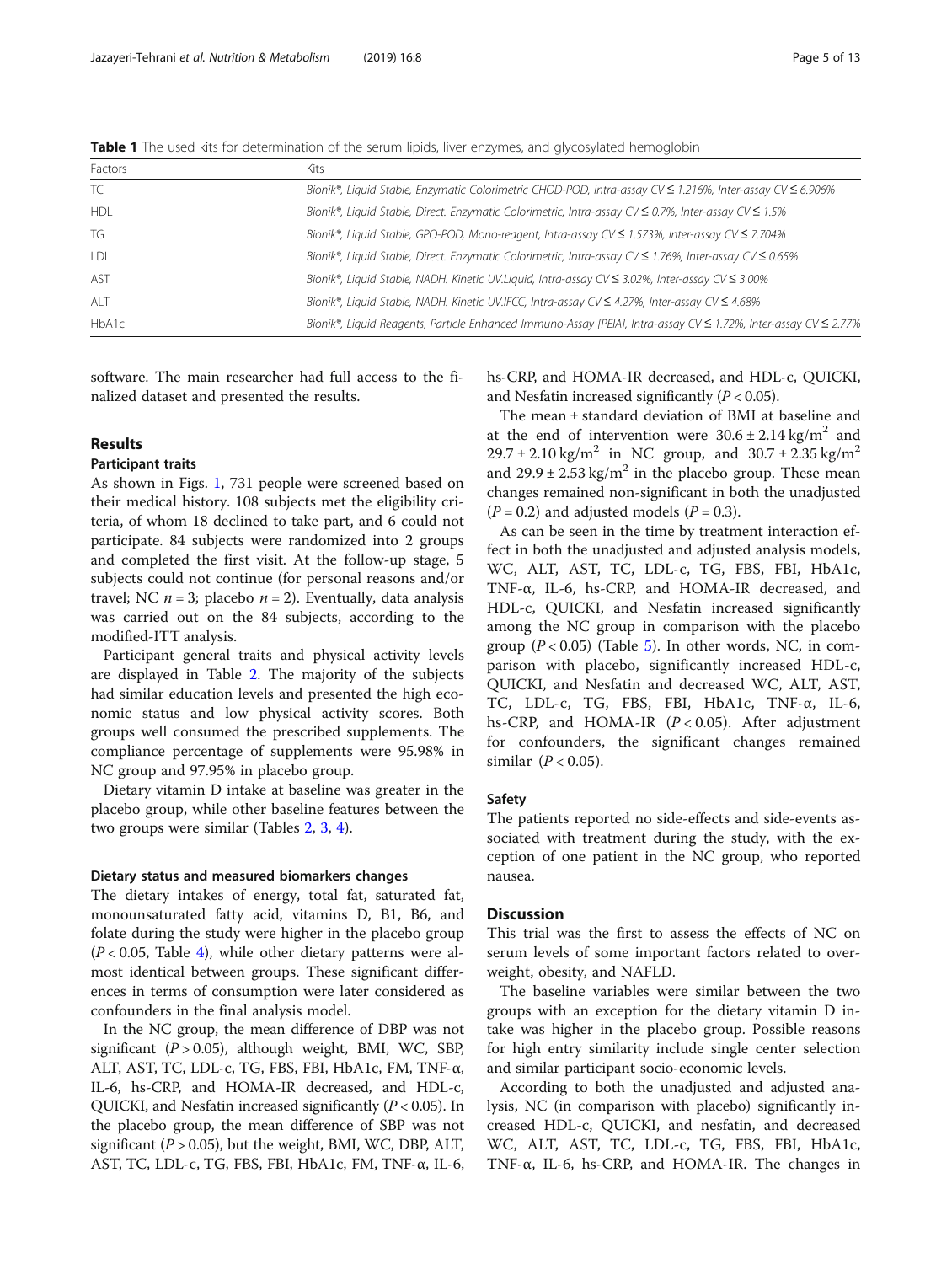| Variables                                |                                  |                                           | Nanocurcumin<br>$(n = 42)$ n(%) or Mean(SD) | Placebo $(n = 42)$<br>n(%) or Mean(SD) | $P$ -value                        |
|------------------------------------------|----------------------------------|-------------------------------------------|---------------------------------------------|----------------------------------------|-----------------------------------|
| Age (yrs)                                |                                  |                                           | 41.8(5.6)                                   | 42.5(6.2)                              | $0.2^*$                           |
| Gender                                   | male                             |                                           | 23(54.8)                                    | 23(54.8)                               | $1.0***$                          |
|                                          | female                           |                                           | 19(45.2)                                    | 19(45.2)                               |                                   |
| Height (cm)                              |                                  |                                           | 167.8(9.8)                                  | 167.7(9.0)                             | $0.8^*$                           |
| Marriage status                          | single                           |                                           | 5(11.9)                                     | 7(16.7)                                | $0.5***$                          |
|                                          | married                          |                                           | 37(88.1)                                    | 35(83.3)                               |                                   |
| Job status                               | employee, free job/retired       |                                           | 31(73.8)                                    | 25(59.5)                               | $0.1$ $\hspace{0.1cm}^{\ast\ast}$ |
|                                          | housewife, unemployed            |                                           | 11(26.2)                                    | 17(40.5)                               |                                   |
| Education level                          | up to associate degree           |                                           | 21(50)                                      | 20(47.6)                               | $0.8***$                          |
|                                          | Bachelor and higher              |                                           | 21(50)                                      | 22(52.4)                               |                                   |
| Economic level                           | Low $(≤3$ living items)          |                                           | O(0)                                        | O(0)                                   | $0.8***$                          |
|                                          | moderate (4-6 living items)      |                                           | 19(45.2)                                    | 18(42.9)                               |                                   |
|                                          | High $(27 \text{ living items})$ |                                           | 23(54.8)                                    | 24(57.1)                               |                                   |
| Physical activity level (Baseline)       |                                  | low (< 600 MET-minutes/week)              | 31(73.8)                                    | 28(66.7)                               | $0.4$ <sup>**</sup>               |
|                                          |                                  | Moderate (600 to < 1500 MET-minutes/week) | 11(26.2)                                    | 14(33.3)                               |                                   |
|                                          |                                  | High (≥ 1500 MET-minutes/week)            | O(0)                                        | O(0)                                   |                                   |
| Physical activity level (After 3 months) |                                  | low (< 600 MET-minutes/week)              | 27(64.3)                                    | 26(61.9)                               | $0.8^{\frac{5}{2}}$               |
|                                          |                                  | Moderate (600 to < 1500 MET-minutes/week) | 15(35.7)                                    | 16(38.1)                               |                                   |
|                                          |                                  | High (≥ 1500 MET-minutes/week)            | O(0)                                        | O(0)                                   |                                   |
| Fatty liver (Baseline)                   | <b>No</b>                        |                                           | O(0)                                        | O(0)                                   | $0.5***$                          |
|                                          | Yes                              | Mild                                      | 35(83.3)                                    | 37(88.1)                               |                                   |
|                                          |                                  | Moderate                                  | 7(16.7)                                     | 5(11.9)                                |                                   |
|                                          |                                  | Severe                                    | O(0)                                        | O(0)                                   |                                   |
| Fatty liver (After 3 months)             | <b>No</b>                        |                                           | 20(47.6)                                    | 5(11.9)                                | $< 0.001$ <sup>**</sup>           |
|                                          | Yes                              | Mild                                      | 21(50.0)                                    | 33(78.6)                               |                                   |
|                                          |                                  | Moderate                                  | 1(2.4)                                      | 4(9.5)                                 |                                   |
|                                          |                                  | Severe                                    | O(0)                                        | O(0)                                   |                                   |

<span id="page-5-0"></span>Table 2 General traits and physical activity levels of overweight/obese patients with non-alcoholic fatty liver disease (NAFLD)

\*Mann-Whitney; \*\*Chi-square; \$Fisher exact test

weight, BMI, and FM among the NC group in comparison with placebo were not significant.

Many studies have shown the significant effects of curcumin (especially more accessible forms such as NC) on anthropometric measurements (weight, BMI, WC, FM) [\[6](#page-11-0), [17](#page-11-0)–[25](#page-11-0)]. The different mechanisms have been proposed for effects of curcumin on anthropometric measurements including inhibition of the adipocytes, lipogenesis, fat mass, and inflammation, increasing lipolysis, energy consumption [[26,](#page-11-0) [27\]](#page-11-0), and brown fat tissue, and probiotics-like effects [[24](#page-11-0)]. Also, the effects of nesfatin on anthropometrics include decreased appetite [[28,](#page-11-0) [29](#page-11-0)], BMI [[26](#page-11-0), [30](#page-11-0), [31\]](#page-11-0), and WC [\[26](#page-11-0)]. Therefore, the WC improvement in this study may be attributed to the increased levels of serum nesfatin by NC supplementation.

In a study on NAFLD, curcumin not changed SBP and DBP significantly [\[17\]](#page-11-0), although, SBP was significantly

decreased in the NC group in this study. However, the beneficial effects of curcumin on blood pressure have been reported in two reviews [[20,](#page-11-0) [27](#page-11-0)]. Some mechanisms have been proposed including improvement of vascular reactivity [\[27](#page-11-0)], inflammation, oxidative stress, and anthropometrics [\[20](#page-11-0)]. The studies of nesfatin's effects on hypertension are divisive [[32\]](#page-11-0). The reason for no changes of BP may be the normal BP of the participants at baseline.

The turmeric in a study on NAFLD patients significantly reduced, HOMA-R, FBS, and FBI [[22](#page-11-0)]. Several reviews have reported the beneficial effects of curcumin on the glucose indices (FBS, HbA1c) [[23,](#page-11-0) [24,](#page-11-0) [33](#page-11-0), [34](#page-11-0)]. Some mechanisms were decreasing inflammatory factors, glucose production, glycogenolysis, insulin resistance, adipocytes, FM, weight and increasing antioxidant activity, glucose uptake, catabolism, and insulin sensitivity [[24](#page-11-0), [33,](#page-11-0) [35,](#page-11-0) [36\]](#page-12-0). In a study among diabetics,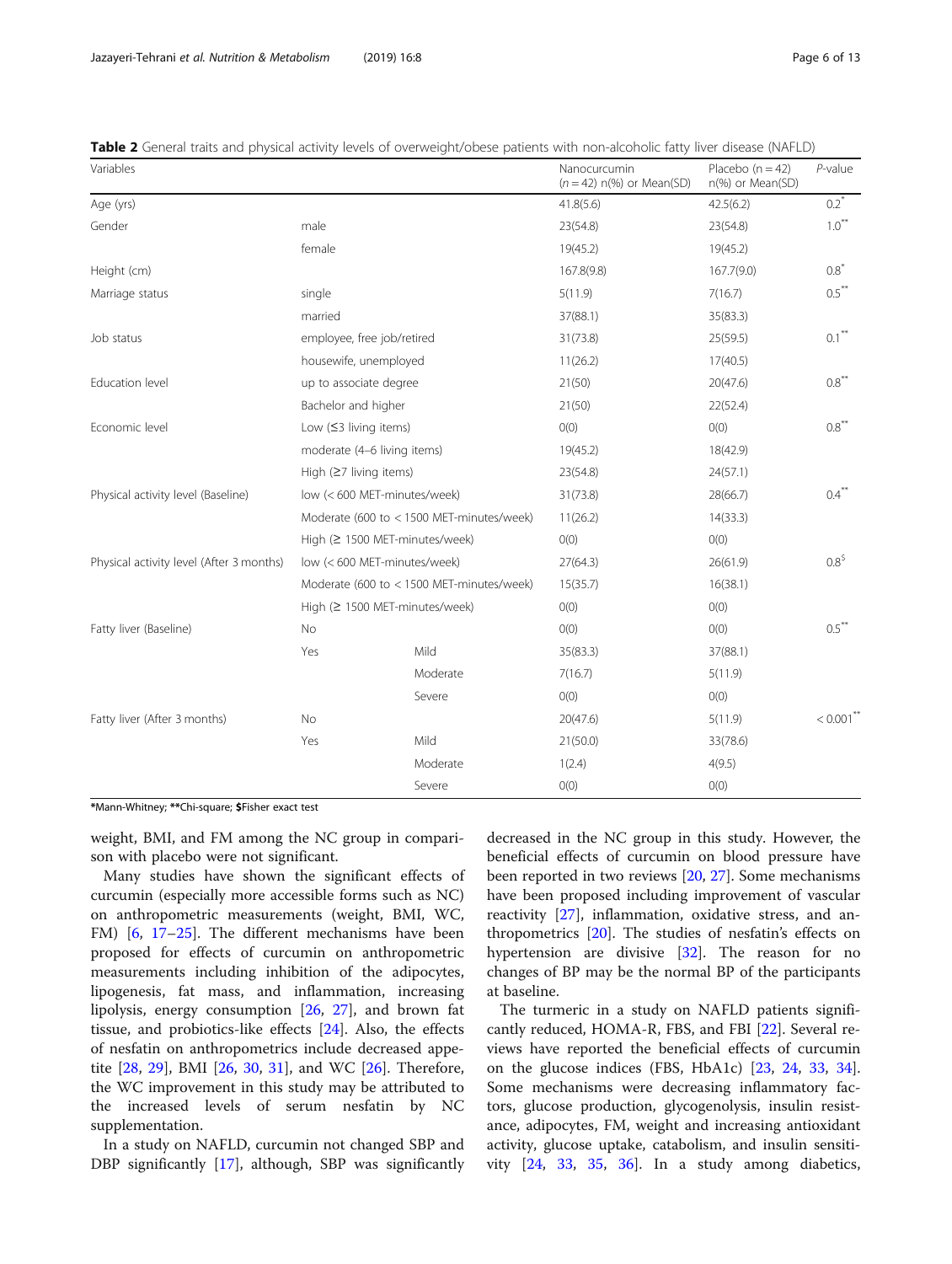| Variables                | Nanocurcumin ( $n = 42$ ) Mean(SD) | Placebo ( $n = 42$ ) Mean(SD) | $P$ -value         |
|--------------------------|------------------------------------|-------------------------------|--------------------|
| Weight (kg)              | 86.54(10.98)                       | 86.70(11.15)                  | $0.9^*$            |
| BMI (kg/m2)              | 30.67(2.14)                        | 30.75(2.35)                   | $0.9***$           |
| Waist circumference (cm) | 105.4(6.2)                         | 103.8(6.7)                    | $0.8^*$            |
| Fat Mass (%)             | 31.6(6.4)                          | 31.9(4.7)                     | $0.8^*$            |
| SBP (mmhg)               | 120.3(4.7)                         | 120.7(4.3)                    | $0.7***$           |
| DBP (mmhg)               | 78.8(4.5)                          | 79.8(4.3)                     | $0.1$ <sup>*</sup> |
| ALT (u/l)                | 42.8(11.6)                         | 42.1(8.2)                     | $0.7***$           |
| AST (u/l)                | 28.4(6.7)                          | 27.6(7.8)                     | $0.4***$           |
| TC (mg/dl)               | 212.9(18.9)                        | 211.8(21.4)                   | $0.8^*$            |
| LDL-c (mg/dl)            | 135.6(17.6)                        | 133.0(20.7)                   | $0.6*$             |
| TG (mg/dl)               | 175.9(70.3)                        | 181.2(65.6)                   | $0.7***$           |
| HDL-c (mg/dl)            | 41.8(5.6)                          | 42.7(5.7)                     | $0.4$ <sup>*</sup> |
| FBS (mg/dl)              | 89.1(5.4)                          | 89.3(5.8)                     | $0.9*$             |
| HbA1c (%)                | 5.2(0.2)                           | 5.3(0.2)                      | $0.4***$           |
| Nesfatin (ng/ml)         | 1.8(0.5)                           | 1.8(0.4)                      | $0.5^*$            |
| FBI (µIU/ml)             | 8.0(0.5)                           | 7.9(0.6)                      | $0.7*$             |
| TNF- $\alpha$ (ng/l)     | 14.7(3.3)                          | 15.1(2.7)                     | $0.2^*$            |
| $IL-6$ (ng/l)            | 7.6(1.5)                           | 7.9(1.5)                      | $0.2^*$            |
| hs-CRP (mg/l)            | 5.9(2.5)                           | 5.3(2.5)                      | $0.2***$           |
| HOMA-IR (score)          | 1.77(0.16)                         | 1.75(0.17)                    | $0.7***$           |
| QUICKI (score)           | 0.3505(0.0049)                     | 0.3509(0.0057)                | $0.7^*$            |

<span id="page-6-0"></span>Table 3 Comparison of baseline mean for weight, BMI, glucose indices, nesfatin, inflammatory factors, and liver enzymes in overweight/obese patients with non-alcoholic fatty liver disease (NAFLD)

\*t-test; \*\*Mann-Whitney; ALT alanine transaminase, AST aspartate transaminase, BMI body mass index, FBI fasting blood insulin,FBS fasting blood sugar, HOMA-IR homeostasis model assessment-insulin resistance, hs-CRP high-sensitive C-reactive protein, HDL-C high density lipoprotein-cholesterol, IL-6 interleukin-6, LDL-C low density lipoprotein-cholesterol, QUICKI quantitative insulin sensitivity check index, TC total cholesterol, TNF-a tumor necrosis factor-alpha

curcumin significantly reduced TC, non-HDL-c, and Lp(a) and increased HDL-c. TG and LDL-c significantly decreased only in the curcumin group [[37\]](#page-12-0). The reasons for some mismatches may be the differences among patients and the supplement type and dose. In two separate studies in diabetic [\[18](#page-11-0)] and dyslipidemic patients [[38\]](#page-12-0), curcumin significantly reduced TG but no other lipids. The reasons of difference may be the different patients, intervention duration, and supplementation type and dose. The beneficial effects of curcumin on lipids have been reported in several reviews [\[18](#page-11-0), [24,](#page-11-0) [33](#page-11-0)–[53\]](#page-12-0). The proposed mechanisms were reducing inflammation, oxidative stress  $[20, 21, 41, 42]$  $[20, 21, 41, 42]$  $[20, 21, 41, 42]$  $[20, 21, 41, 42]$  $[20, 21, 41, 42]$  $[20, 21, 41, 42]$  $[20, 21, 41, 42]$  $[20, 21, 41, 42]$ , obesity, adipogenesis  $[20]$  $[20]$  $[20]$ , HMG-CoA reductase, cholesterol absorption and intestinal transmission, apo-B100 expression [[51](#page-12-0)], and lipogenic genes expression, increasing LDL receptors [[52](#page-12-0)], regulating of some genes involved in lipoprotein [[20](#page-11-0)] and lipid metabolism, anti-atherogenic effects, and statins-like functions [\[51\]](#page-12-0). Also, nesfatin can improve glucose profiles by many mechanisms [\[5](#page-11-0), [54](#page-12-0)–[58\]](#page-12-0). Thus, the present improvements may be attributed to increased nesfatin levels. In addition, the effect of NC on the WC can improve glucose indices  $[28, 55]$  $[28, 55]$  $[28, 55]$  $[28, 55]$  and lipids  $[59, 60]$  $[59, 60]$  $[59, 60]$  $[59, 60]$ .

The NC in infertile men significantly increased total antioxidant capacity and reduced CRP and TNF-α levels [[61](#page-12-0)]. The anti-inflammatory targets of curcumin have been mentioned TNF-α, IL-1β, NF-κB, IL-6, COX2, 5-LOX, iNOS, IL-17A, IL-17F, and IL-22 [\[23\]](#page-11-0). Also, several reviews have shown the anti-inflammatory effects of curcumin [\[27,](#page-11-0) [36,](#page-12-0) [41](#page-12-0)–[49,](#page-12-0) [62](#page-12-0)–[64](#page-12-0)]. Its proposed anti-inflammatory mechanisms were reducing expression and release of inflammatory factors [[27](#page-11-0), [36,](#page-12-0) [39,](#page-12-0) [44](#page-12-0), [63,](#page-12-0) [65](#page-12-0)] and PPARγ activation [\[66](#page-12-0)]. Also, decreases in WC can improve inflammatory factors including TNF-α, IL-6, and hs-CRP [\[49,](#page-12-0) [50](#page-12-0)]. The beneficial effects of nesfatin on inflammation and oxidative stress have been reported in the previous studies including reducing the NF-κB expression, IL-6, IL-1β, TNF-α, and apoptosis [[67](#page-12-0), [68\]](#page-12-0).

In only two separate studies of Jujube and Nigella sativa effects on nesfatin, Jujube increased liver and plasma levels of it. The reported important effects for nesfatin are appetite loss, anti-hyperglycemic, anti-inflammation, neuroendocrine regulators, reducing body fat, and metabolic regulation [\[69\]](#page-12-0). Thus, the improvements in glucose indices  $[5, 54, 56–58]$  $[5, 54, 56–58]$  $[5, 54, 56–58]$  $[5, 54, 56–58]$  $[5, 54, 56–58]$  $[5, 54, 56–58]$  $[5, 54, 56–58]$  $[5, 54, 56–58]$ , lipids  $[57, 58]$  $[57, 58]$  $[57, 58]$  $[57, 58]$ , inflammation  $[67]$  $[67]$ , and anthropometrics [\[5](#page-11-0), [54,](#page-12-0) [56\]](#page-12-0), and subsequently NAFLD,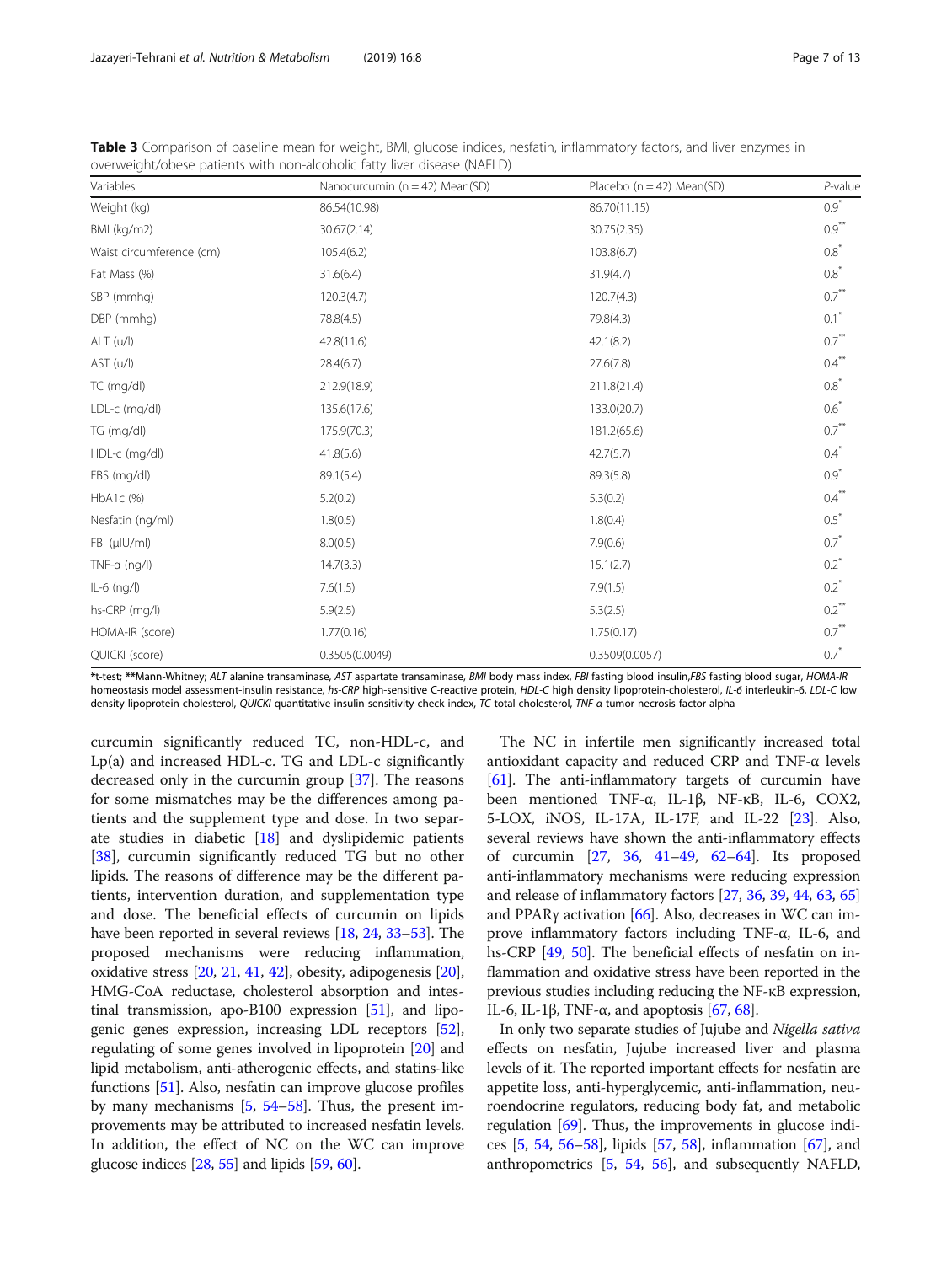<span id="page-7-0"></span>Jazayeri-Tehrani et al. Nutrition & Metabolism (2019) 16:8 extendio to the state of the Page 8 of 13

Table 4 Dietary intakes of overweight/obese patients with non-alcoholic fatty liver disease (NAFLD)

| Dietary intakes                |            | Nanocurcumin ( $n = 42$ ) Mean(SD) | Placebo ( $n = 42$ ) Mean(SD) | $P$ -value |            |
|--------------------------------|------------|------------------------------------|-------------------------------|------------|------------|
| Energy (kcal)                  | Baseline   | 2473.2(470.5)                      | 2338.6(496.3)                 | $0.2^*$    | $0.001***$ |
|                                | 1.5 Months | 2089.9(412.9)                      | 2267.0(468.4)                 | 0.07       |            |
|                                | 3 Months   | 2019.4(380.5)                      | 2205.9(476.0)                 | 0.05       |            |
| Protein (g)                    | Baseline   | 100.7(30.7)                        | 97.1(32.7)                    | 0.6        | 0.3        |
|                                | 1.5 Months | 93.7(24.9)                         | 93.8(31.8)                    | $0.8\,$    |            |
|                                | 3 Months   | 84.1(28.7)                         | 92.9(31.4)                    | 0.2        |            |
| Protein (%)                    | Baseline   | 16.3(3.7)                          | 16.5(4.1)                     | 0.7        | 0.2        |
|                                | 1.5 Months | 18.0(3.8)                          | 16.4(3.9)                     | 0.06       |            |
|                                | 3 Months   | 16.6(4.8)                          | 16.7(4.1)                     | $0.8\,$    |            |
| Carbohydrate (g)               | Baseline   | 296.1(55.6)                        | 280.5(81.9)                   | 0.3        | 0.3        |
|                                | 1.5 Months | 253.8(68.9)                        | 252.3(58.9)                   | 0.9        |            |
|                                | 3 Months   | 256.2(47.8)                        | 266.0(73.3)                   | 0.3        |            |
| Carbohydrate (%)               | Baseline   | 48.5(7.7) %                        | 47.8(9.0) %                   | 0.7        | 0.5        |
|                                | 1.5 Months | 48.4(8.7) %                        | 45.1(8.7) %                   | 0.08       |            |
|                                | 3 Months   | 51.2(7.4) %                        | 48.1(8.0) %                   | 0.07       |            |
| Fat total (g)                  | Baseline   | 103.1(32.8)                        | 97.0(27.4)                    | 0.3        | 0.001      |
|                                | 1.5 Months | 82.3(22.5)                         | 102.4(31.1)                   | 0.001      |            |
|                                | 3 Months   | 78.7(20.6)                         | 90.4(24.6)                    | 0.02       |            |
| Fat total (%)                  | Baseline   | 37.00(6.9) %                       | 37.5(7.4) %                   | 0.7        | 0.1        |
|                                | 1.5 Months | 35.5(6.7) %                        | 40.2(7.1) %                   | 0.003      |            |
|                                | 3 Months   | 34.8(4.9) %                        | 37.0(6.6) %                   | 0.09       |            |
| Cholesterol (mg)               | Baseline   | 268.2(168.8)                       | 282.3(178.7)                  | 0.7        | 0.3        |
|                                | 1.5 Months | 273.9(150.8)                       | 271.3(153.1)                  | 0.9        |            |
|                                | 3 Months   | 198.3(126.8)                       | 263.9(125.6)                  | 0.01       |            |
| Saturated fat (g)              | Baseline   | 27.3(11.4)                         | 25.5(9.2)                     | 0.7        | 0.03       |
|                                | 1.5 Months | 22.5(7.2)                          | 27.9(9.7)                     | 0.005      |            |
|                                | 3 Months   | 21.2(8.5)                          | 25.6(9.8)                     | 0.03       |            |
| Monounsaturated fatty acid (g) | Baseline   | 37.8(13.7)                         | 36.1(9.8)                     | 0.5        | 0.008      |
|                                | 1.5 Months | 30.4(8.9)                          | 36.7(11.6)                    | 0.006      |            |
|                                | 3 Months   | 28.5(8.2)                          | 33.7(9.0)                     | 0.008      |            |
| Polyunsaturated fatty acid (q) | Baseline   | 26.4(13.6)                         | 25.0(11.6)                    | 0.5        | 0.06       |
|                                | 1.5 Months | 20.3(7.6)                          | 26.6(15.3)                    | 0.1        |            |
|                                | 3 Months   | 20.2(6.8)                          | 22.1(7.1)                     | 0.4        |            |
| Vitamin A (RAE) $(\mu q)$      | Baseline   | 316.8(210.7)                       | 349.0(264.2)                  | 0.6        | 0.6        |
|                                | 1.5 Months | 366.9(287.1)                       | 319.7(270.6)                  | 0.2        |            |
|                                | 3 Months   | 416.2(378.3)                       | 407.0(344.8)                  | 0.4        |            |
| Carotenoids (µq)               | Baseline   | 8009.3(6994.8)                     | 7580.6(6601.1)                | 0.7        | 0.8        |
|                                | 1.5 Months | 8527.0(6850.7)                     | 8068.6(6627.9)                | 0.7        |            |
|                                | 3 Months   | 8184.9(6718.9)                     | 8705.7(7724.2)                | 0.9        |            |
| Vitamin C (mg)                 | Baseline   | 97.0(84.4)                         | 79.8(61.3)                    | 0.4        | 0.9        |
|                                | 1.5 Months | 83.8(61.0)                         | 74.2(69.4)                    | 0.1        |            |
|                                | 3 Months   | 95.1(73.5)                         | 85.7(71.8)                    | 0.2        |            |
| Calcium (mg)                   | Baseline   | 1086.0(502.2)                      | 1115.7(521.2)                 | 0.7        | 0.1        |
|                                | 1.5 Months | 1025.8(360.1)                      | 910.2(473.1)                  | 0.03       |            |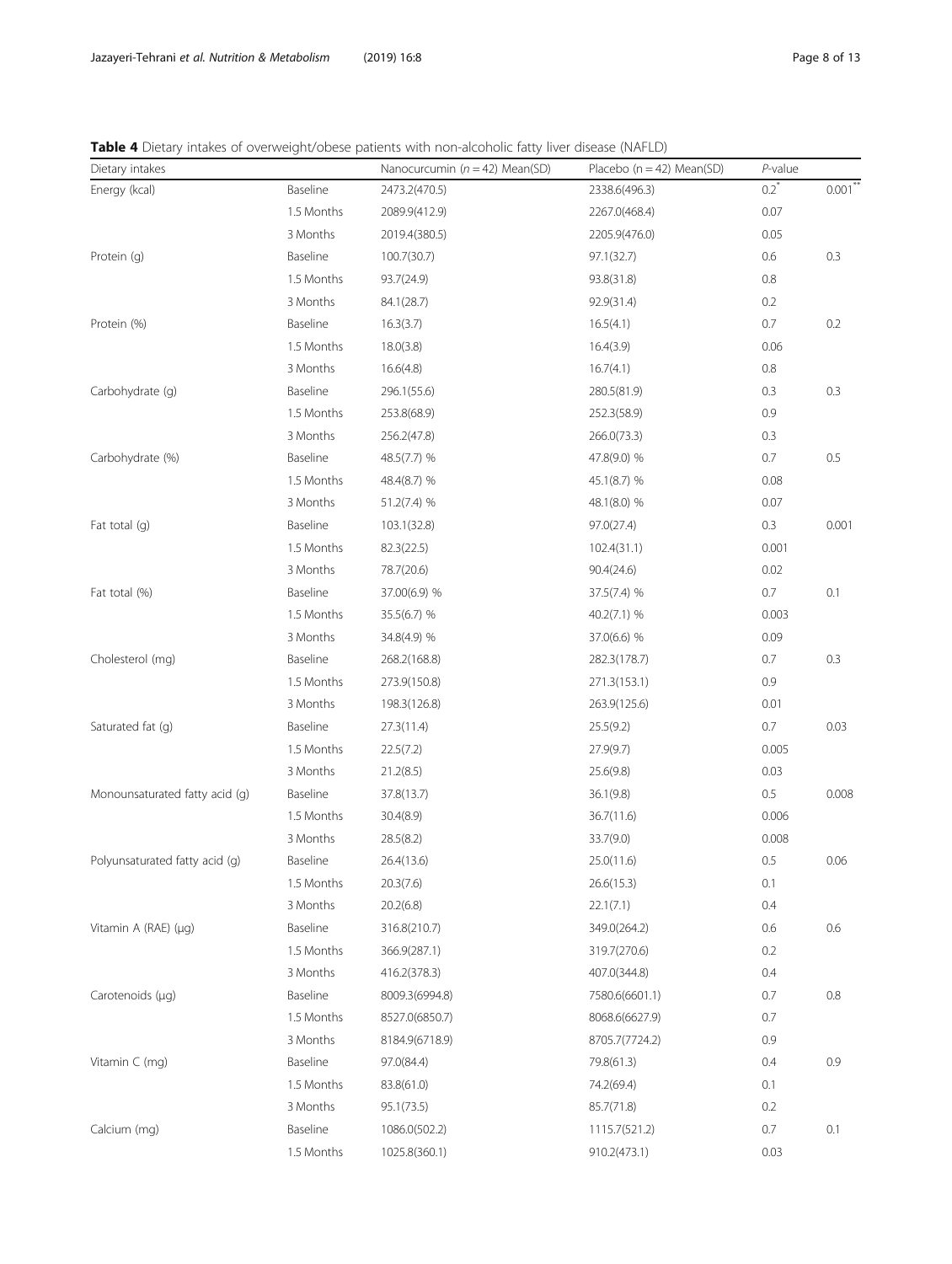|  |  |  | Table 4 Dietary intakes of overweight/obese patients with non-alcoholic fatty liver disease (NAFLD) (Continued) |
|--|--|--|-----------------------------------------------------------------------------------------------------------------|
|--|--|--|-----------------------------------------------------------------------------------------------------------------|

| Dietary intakes        |            | Nanocurcumin ( $n = 42$ ) Mean(SD) | Placebo ( $n = 42$ ) Mean(SD) | $P$ -value |         |
|------------------------|------------|------------------------------------|-------------------------------|------------|---------|
|                        | 3 Months   | 897.8(408.9)                       | 1076.8(475.1)                 | 0.06       |         |
| Iron (mg)              | Baseline   | 15.0(3.5)                          | 14.8(5.0)                     | 0.7        | 0.3     |
|                        | 1.5 Months | 14.1(4.0)                          | 13.7(3.1)                     | 0.6        |         |
|                        | 3 Months   | 13.1(3.1)                          | 14.1(4.0)                     | 0.1        |         |
| Vitamin $D(\mu q)$     | Baseline   | 1.0(1.8)                           | 1.9(2.1)                      | 0.01       | 0.02    |
|                        | 1.5 Months | 2.4(3.6)                           | 1.1(1.6)                      | 0.03       |         |
|                        | 3 Months   | 2.1(3.5)                           | 1.4(1.6)                      | 0.9        |         |
| Vitamin E (mg)         | Baseline   | 29.7(19.0)                         | 28.7(13.1)                    | 0.7        | 0.5     |
|                        | 1.5 Months | 24.9(9.2)                          | 27.0(14.6)                    | 0.4        |         |
|                        | 3 Months   | 23.7(8.6)                          | 26.9(8.2)                     | 0.1        |         |
| Vitamin B1 (mg)        | Baseline   | 1.9(0.3)                           | 1.7(0.5)                      | 0.08       | 0.01    |
|                        | 1.5 Months | 1.6(0.4)                           | 1.5(0.4)                      | 0.3        |         |
|                        | 3 Months   | 1.5(0.3)                           | 1.7(0.5)                      | 0.06       |         |
| Vitamin B2 (mg)        | Baseline   | 1.9(0.7)                           | 2.0(0.8)                      | 0.5        | 0.1     |
|                        | 1.5 Months | 1.9(0.6)                           | 1.8(0.6)                      | 0.1        |         |
|                        | 3 Months   | 1.7(0.7)                           | 1.9(0.7)                      | 0.1        |         |
| Vitamin B3 (mg)        | Baseline   | 30.3(13.2)                         | 27.8(12.9)                    | 0.4        | 0.4     |
|                        | 1.5 Months | 25.7(10.2)                         | 27.2(14.7)                    | 0.8        |         |
|                        | 3 Months   | 24.2(10.6)                         | 26.3(11.9)                    | 0.4        |         |
| Vitamin B6 (mg)        | Baseline   | 2.2(0.7)                           | 1.9(0.6)                      | 0.05       | 0.02    |
|                        | 1.5 Months | 1.8(0.5)                           | 1.8(0.7)                      | 0.5        |         |
|                        | 3 Months   | 1.7(0.6)                           | 1.9(0.6)                      | 0.1        |         |
| Folate (DFE) $(\mu q)$ | Baseline   | 504.0(222.7)                       | 443.6(181.5)                  | 0.3        | 0.04    |
|                        | 1.5 Months | 425.7(155.8)                       | 426.5(149.7)                  | 0.7        |         |
|                        | 3 Months   | 413.0(126.7)                       | 471.7(152.9)                  | 0.05       |         |
| Vitamin B12 (µg)       | Baseline   | 4.1(2.5)                           | 4.4(2.5)                      | 0.6        | 0.6     |
|                        | 1.5 Months | 5.1(2.8)                           | 4.6(2.5)                      | 0.5        |         |
|                        | 3 Months   | 4.3(3.0)                           | 4.4(2.4)                      | 0.9        |         |
| Vitamin K (µq)         | Baseline   | 148.6(224.4)                       | 134.9(287.3)                  | 0.1        | 0.8     |
|                        | 1.5 Months | 142.6(279.7)                       | 86.5(135.3)                   | 0.5        |         |
|                        | 3 Months   | 192.2(366.3)                       | 168.8(419.1)                  | 0.6        |         |
| Zinc (mg)              | Baseline   | 12.4(3.3)                          | 12.7(3.7)                     | 0.7        | $0.7\,$ |
|                        | 1.5 Months | 12.6(4.0)                          | 12.4(3.3)                     | 0.7        |         |
|                        | 3 Months   | 11.5(3.7)                          | 12.1(4.5)                     | 0.6        |         |
| Selenium (µg)          | Baseline   | 113.7(34.2)                        | 119.9(54.1)                   | $0.7\,$    | 0.2     |
|                        | 1.5 Months | 120.4(58.1)                        | 99.2(37.9)                    | 0.09       |         |
|                        | 3 Months   | 112.0(57.7)                        | 106.6(44.5)                   | 0.6        |         |
| Fiber total (g)        | Baseline   | 29.8(12.8)                         | 31.0(16.1)                    | 0.9        | 0.09    |
|                        | 1.5 Months | 30.1(16.5)                         | 27.1(15.1)                    | 0.5        |         |
|                        | 3 Months   | 24.5(9.5)                          | 31.5(15.6)                    | 0.03       |         |

\*Total of the column: t-test or Mann-Whitney; \*\*Total of the column: Two way repeated measures-ANOVA (TWRM-ANOVA)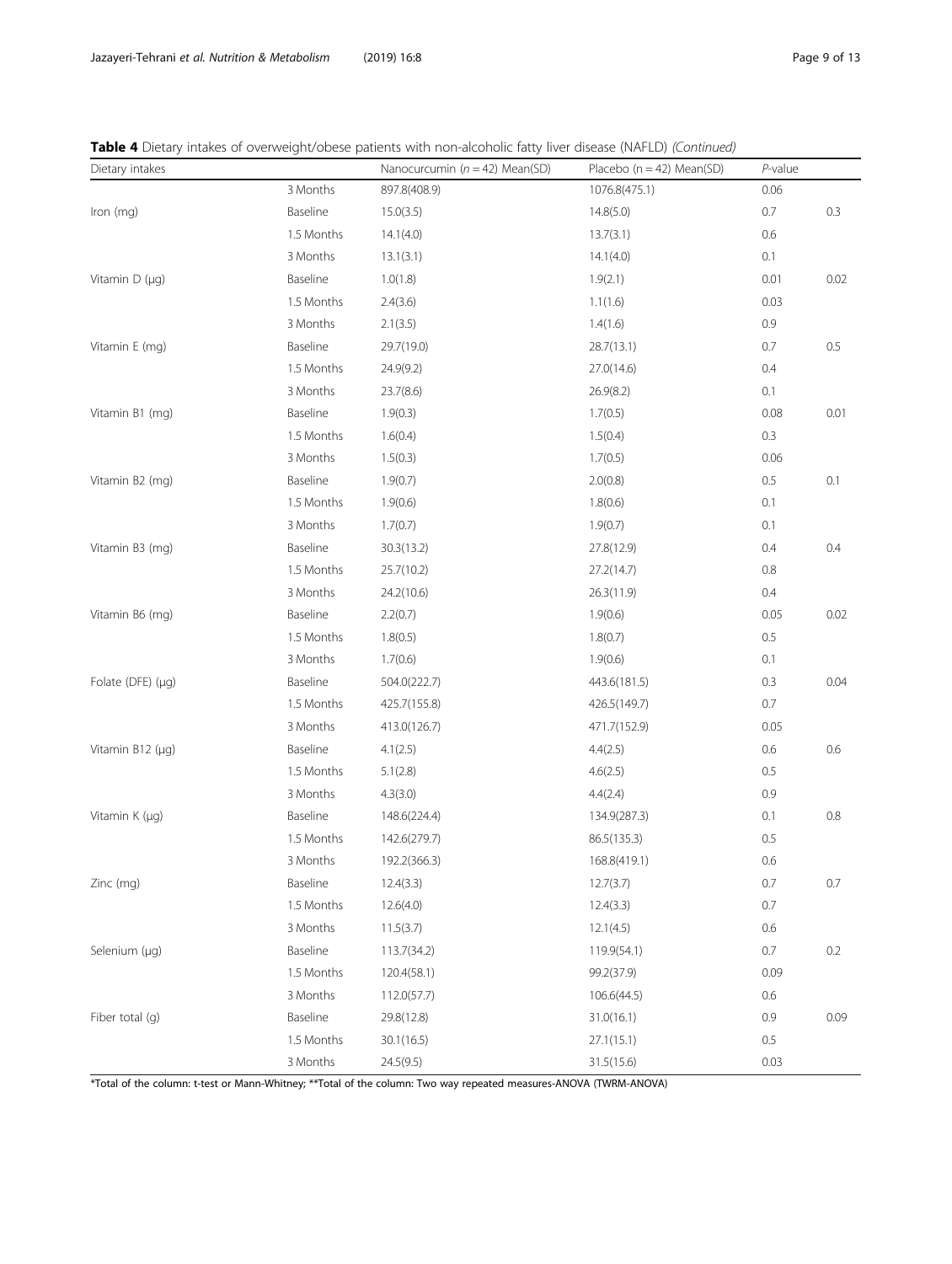<span id="page-9-0"></span>

|          |  |  |  | Table 5 The changes in weight, BMI, glucose indices, nesfatin, inflammatory factors, and liver enzymes in overweight/obese NAFLD |  |  |  |
|----------|--|--|--|----------------------------------------------------------------------------------------------------------------------------------|--|--|--|
| patients |  |  |  |                                                                                                                                  |  |  |  |

| Variables          | Intervention              | Baseline       | 3 Months       | $P$ -value <sup>5</sup> | Mean Difference                | $P$ -value <sup>#</sup> |           |             |  |
|--------------------|---------------------------|----------------|----------------|-------------------------|--------------------------------|-------------------------|-----------|-------------|--|
|                    |                           | Mean(SD)       | Mean(SD)       |                         | (95% CI)                       | Time                    | Treatment | Interaction |  |
| Weight (kg)        | Nanocurcumin $(n = 42)$   | 86.5 (10.9)    | 83.7 (10.7)    | < 0.001                 | $-2.8$ $(-3.5, -2.0)$          | < 0.001                 | 0.8       | 0.3         |  |
|                    | Placebo $(n = 42)$        | 86.7(11.0)     | 84.3(11.0)     | < 0.001                 | $-2.4$ ( $-3.1$ , $-1.6$ )     | < 0.1                   | 0.3       | 0.3         |  |
| BMI $(kq/m^2)^T$   | Nanocurcumin $(n = 42)$   | 30.6(2.14)     | 29.7(2.10)     | < 0.001                 | $-0.9$ ( $-1.0, -0.7$ )        | < 0.001                 | 0.6       | 0.2         |  |
|                    | Placebo $(n = 42)$        | 30.7(2.35)     | 29.9(2.53)     | < 0.001                 | $-0.8$ ( $-0.9$ , $-0.6$ )     | 0.03                    | 0.9       | 0.3         |  |
| Fat Mass (%)       | Nanocurcumin $(n = 42)$   | 31.6(6.4)      | 30.3(6.5)      | < 0.001                 | $-1.3$ ( $-1.7$ , $-0.8$ )     | < 0.001                 | 0.7       | 0.3         |  |
|                    | Placebo $(n = 42)$        | 31.9(4.7)      | 30.7(4.9)      | < 0.001                 | $-1.2$ ( $-1.5$ , $-0.8$ )     | 0.003                   | 0.1       | 0.9         |  |
| Waist              | Nanocurcumin ( $n = 42$ ) | 105.4(6.2)     | 99.6(5.7)      | < 0.001                 | $-5.8$ ( $-6.2, -5.3$ )        | < 0.001                 | 0.6       | < 0.001     |  |
| circumference (cm) | Placebo $(n = 42)$        | 103.8(6.7)     | 102.5(6.9)     | < 0.001                 | $-1.3$ ( $-1.7$ , $-0.8$ )     | 0.07                    | 0.9       | < 0.001     |  |
| SBP (mmhg)         | Nanocurcumin $(n = 42)$   | 120.3(4.7)     | 118.2(4.4)     | 0.008                   | $-2.1$ ( $-2.4$ , $-1.7$ )     | 0.001                   | 0.3       | 0.3         |  |
|                    | Placebo $(n = 42)$        | 120.7(4.3)     | 119.6(4.9)     | 0.07                    | $-1.1$ $(-1.4, -0.7)$          | 0.7                     | 0.4       | 0.8         |  |
| DBP (mmhg)         | Nanocurcumin $(n = 42)$   | 78.8(4.5)      | 77.9(2.9)      | 0.102                   | $-0.9$ ( $-1.1$ , $-0.6$ )     | 0.008                   | 0.2       | 0.7         |  |
|                    | Placebo $(n = 42)$        | 79.8(4.3)      | 78.7(3.4)      | 0.03                    | $-1.1$ ( $-1.3$ , 0.8)         | 0.4                     | 0.4       | 0.7         |  |
| $ALT (u/l)$ **     | Nanocurcumin $(n = 42)$   | 42.8(11.6)     | 32.6(9.9)      | < 0.001                 | $-10.2$ (-10.9, -9.4)          | < 0.001                 | 0.1       | < 0.001     |  |
|                    | Placebo $(n = 42)$        | 42.1(8.2)      | 39.6(7.5)      | 0.001                   | $-2.5$ ( $-3.0$ , 1.9)         | 0.4                     | 0.3       | < 0.001     |  |
| AST $(u/1)$        | Nanocurcumin $(n = 42)$   | 28.43(6.7)     | 22.03(5.9)     | < 0.001                 | $-6.4$ $(-6.8, -5.9)$          | < 0.001                 | 0.3       | < 0.001     |  |
|                    | Placebo $(n = 42)$        | 27.60(7.8)     | 25.63(7.2)     | 0.002                   | $-1.97$ ( $-2.47$ , $-1.46$ )  | 0.052                   | 0.7       | < 0.001     |  |
| TC (mg/dl)         | Nanocurcumin $(n = 42)$   | 212.9(18.9)    | 195.2(19.8)    | < 0.001                 | $-17.7$ (-19.0, -16.3)         | < 0.001                 | 0.2       | 0.002       |  |
|                    | Placebo $(n = 42)$        | 211.8(21.8)    | 205.0(20.5)    | 0.005                   | $-6.8$ $(-8.2, 5.3)$           | 0.3                     | 0.9       | 0.01        |  |
| LDL-c (mg/dl)      | Nanocurcumin $(n = 42)$   | 135.6(17.6)    | 114.6(20.5)    | < 0.001                 | $-21.0$ ( $-22.2$ , $-19.7$ )  | < 0.001                 | 0.3       | < 0.001     |  |
|                    | Placebo $(n = 42)$        | 133.0(20.7)    | 125.7(22.2)    | < 0.001                 | $-7.3$ $(-8.7, -5.8)$          | 0.01                    | 0.9       | 0.003       |  |
| TG (mg/dl)         | Nanocurcumin $(n = 42)$   | 175.9(70.3)    | 142.5(49.9)    | < 0.001                 | $-33.4$ ( $-37.5$ , $-29.2$ )  | < 0.001                 | 0.1       | < 0.001     |  |
|                    | Placebo $(n = 42)$        | 181.2(65.6)    | 175.3(62.5)    | 0.007                   | $-5.9$ ( $-10.2$ , $-1.5$ )    | 0.5                     | 0.057     | 0.001       |  |
| HDL-c (mg/dl)      | Nanocurcumin $(n = 42)$   | 41.8(5.6)      | 51.4(6.6)      | < 0.001                 | $9.6$ ( $9.1$ , $10.0$ )       | < 0.001                 | 0.009     | < 0.001     |  |
|                    | Placebo $(n = 42)$        | 42.7(5.7)      | 43.8(5.4)      | 0.001                   | $1.1$ (0.7, 1.4)               | < 0.001                 | 0.04      | < 0.001     |  |
| FBS (mg/dl)        | Nanocurcumin $(n = 42)$   | 89.1(5.4)      | 86.3(5.2)      | < 0.001                 | $-2.8$ $(-3.1, -2.4)$          | < 0.001                 | 0.3       | < 0.001     |  |
|                    | Placebo $(n = 42)$        | 89.3(5.8)      | 88.2(5.5)      | < 0.001                 | $-1.1$ ( $-1.4$ , 0.7)         | 0.6                     | 0.2       | 0.03        |  |
| HbA1c (%)          | Nanocurcumin $(n = 42)$   | 5.2(0.218)     | 5.1(0.229)     | < 0.001                 | $-0.1$ ( $-0.115$ , $-0.085$ ) | < 0.001                 | 0.1       | 0.001       |  |
|                    | Placebo $(n = 42)$        | 5.3(0.218)     | 5.2(0.188)     | < 0.001                 | $-0.1$ ( $-0.114$ , $-0.086$ ) | 0.01                    | 0.8       | 0.002       |  |
| Nesfatin (ng/ml)   | Nanocurcumin $(n = 42)$   | 1.81(0.54)     | 3.37(8.8)      | < 0.001                 | 1.56 (1.52, 1.59)              | < 0.001                 | < 0.001   | < 0.001     |  |
|                    | Placebo $(n = 42)$        | 1.88(0.49)     | 2.06(7.6)      | < 0.001                 | .18(0.14, 0.21)                | < 0.001                 | 0.003     | < 0.001     |  |
| FBI (µIU/ml)       | Nanocurcumin $(n = 42)$   | 8.0(0.5)       | 6.5(0.9)       | < 0.001                 | $-1.5$ ( $-1.54$ , $-1.45$ )   | < 0.001                 | 0.001     | < 0.001     |  |
|                    | Placebo $(n = 42)$        | 7.9(0.6)       | 7.6(0.7)       | < 0.001                 | $-0.3$ ( $-0.34$ , $-0.25$ )   | 0.3                     | 0.08      | < 0.001     |  |
| TNF-a (ng/l)       | Nanocurcumin $(n = 42)$   | 14.7(3.3)      | 7.3(2.9)       | < 0.001                 | $-7.4$ ( $-7.5$ , $-7.2$ )     | < 0.001                 | < 0.001   | < 0.001     |  |
|                    | Placebo $(n = 42)$        | 15.1(2.7)      | 13.7(4.0)      | < 0.001                 | $1.4$ (-1.63, -1.16)           | 0.002                   | < 0.001   | < 0.001     |  |
| $IL-6$ (ng/l)      | Nanocurcumin $(n = 42)$   | 7.60(1.56)     | 3.81(1.63)     | < 0.001                 | $-3.79$ $(-3.88, -3.69)$       | < 0.001                 | < 0.001   | < 0.001     |  |
|                    | Placebo $(n = 42)$        | 7.99(1.52)     | 7.02(7.6)      | < 0.001                 | $-0.97$ $(-1.07, -0.86)$       | < 0.001                 | < 0.001   | < 0.001     |  |
| hs-CRP (mg/l)      | Nanocurcumin $(n = 42)$   | 5.9(2.57)      | 3.6(1.58)      | < 0.001                 | $-2.3$ ( $-2.44$ , $-2.15$ )   | < 0.001                 | 0.3       | < 0.001     |  |
|                    | Placebo $(n = 42)$        | 5.3(2.50)      | 5.2(2.47)      | < 0.001                 | $0.1$ (-0.26, 0.06)            | < 0.001                 | 0.3       | < 0.001     |  |
| HOMA-IR (score)    | Nanocurcumin $(n = 42)$   | 1.77(0.16)     | 1.39(0.21)     | < 0.001                 | $-0.38$ ( $-0.39$ , $-0.36$ )  | < 0.001                 | 0.001     | < 0.001     |  |
|                    | Placebo $(n = 42)$        | 1.75(0.17)     | 1.65(0.18)     | < 0.001                 | $0.1$ (-0.11, -0.08)           | 0.3                     | 0.04      | < 0.001     |  |
| QUICKI (score)     | Nanocurcumin $(n = 42)$   | 0.3505(0.0049) | 0.3643(0.0092) | < 0.001                 | 0.0138 0.0143, 0.0133)         | < 0.001                 | 0.001     | < 0.001     |  |
|                    | Placebo $(n = 42)$        | 0.3509(0.0057) | 0.3543(0.0068) | < 0.001                 | 0.0034 (0.0038, 0.0029)        | 0.3                     | 0.3       | < 0.001     |  |

\*Inversely transformed; \*\*Transformed by square root; ^Logarithmically transformed; \$Paired t-test; #Two way repeated measures-ANOVA (TWRM-ANOVA), top row: unadjusted; bottom row: adjusted for energy, total fat, saturated fat, monounsaturated fatty acid, vitamins D, B1, B6, and folate. ALT alanine transaminase, AST aspartate transaminase, BMI body mass index, FBI fasting blood insulin,FBS fasting blood sugar, HOMA-IR homeostasis model assessment-insulin resistance, hs-CRP: high-sensitive C-reactive protein, HDL-C: high density lipoprotein-cholesterol, IL-6: interleukin-6, LDL-C: low density lipoprotein-cholesterol, QUICKI: quantitative insulin sensitivity check index, TC: total cholesterol, TNF-α: tumor necrosis factor-alpha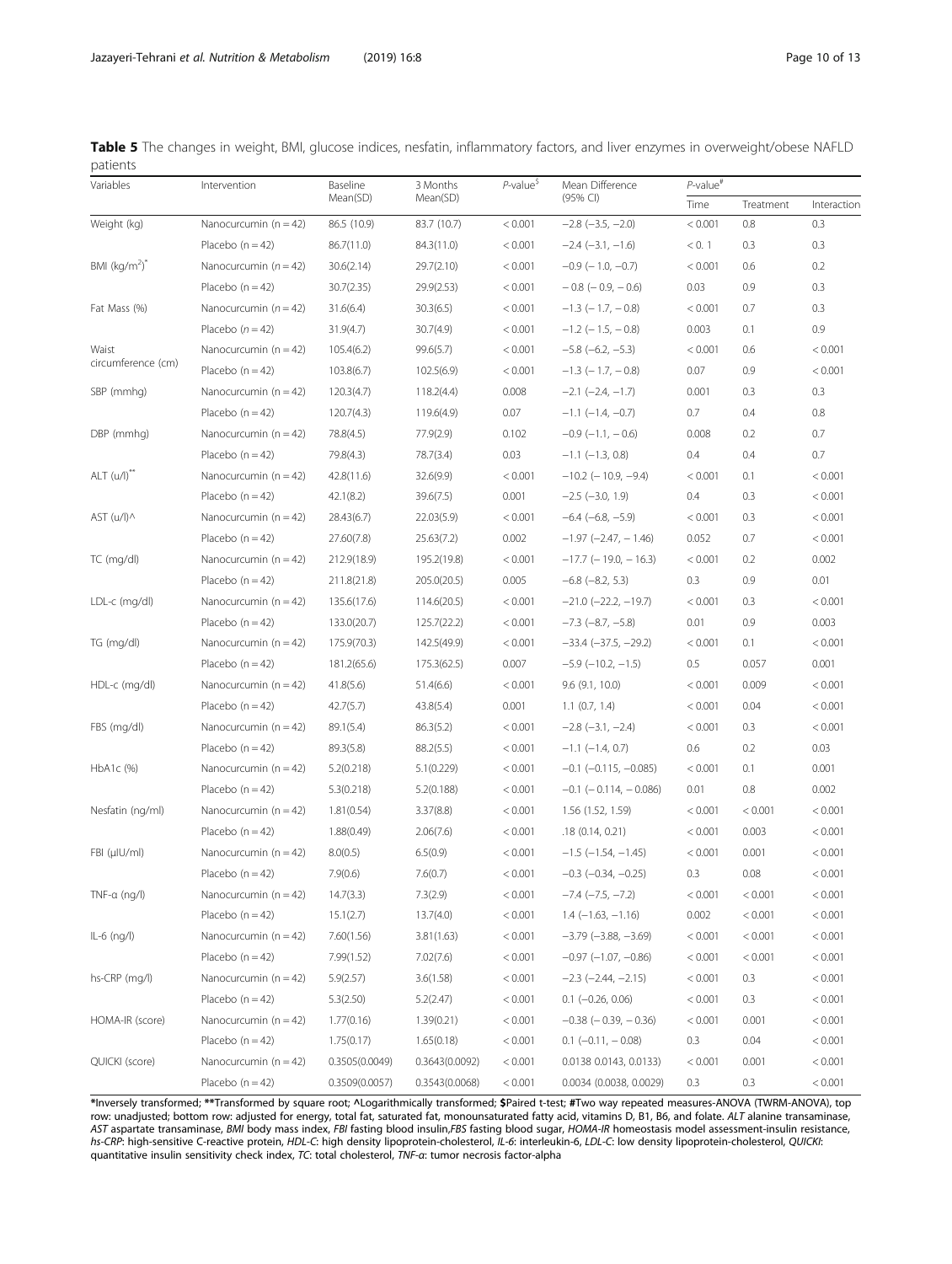may be attributed to increased nesfatin levels by NC supplementation.

Some animal studies of curcumin/turmemeric supplementation have shown the beneficial effects on fatty liver and serum aminotransferases [\[61](#page-12-0), [70](#page-12-0)–[73](#page-12-0)]. In a study on NAFLD patients, curcumin significantly reduced fatty liver degree, ALT, and AST [[17\]](#page-11-0). According to three separate reviews, curcumin can reduce ALT, AST [\[39](#page-12-0), [40](#page-12-0)], ALP, GGT [\[40](#page-12-0)], steatosis, inflammation, and ROS [\[21](#page-11-0)]. However, a study of the turmeric effects on liver enzymes and fatty liver degree in NAFLD patients showed no significant changes [[22\]](#page-11-0). The reason for the differences may be the type and form of supplementation. The other proposed mechanisms in improving liver enzymes and fatty liver by curcumin were reducing inflammatory markers, lipid synthesis/accumulation, anthropometric measurements [\[17](#page-11-0)], and oxidative stress [[40,](#page-12-0) [70\]](#page-12-0), PPARγ activation, and effects on glycolysis [\[73](#page-12-0)]. Also, the effect of nesfatin on steatosis improvement has been reported in a previous animal study [\[57\]](#page-12-0).

The strengths were first examining the effect of NC in obese NAFLD patients, especially by assessing nefatin levels, stratified blocked randomization, the newly diagnosed NAFLD patients no receiving treatment, and assessing dietary intakes and physical activity levels. However, some limitations were no liver biopsy and measuring GGT and certain factors mentioned (PPAR-γ, etc.), self-reporting of dietary intakes and physical activity, selecting a specific center, and no checking the bioavailability and blood levels of NC.

## Conclusion

NC supplementation in overweight and obese NAFLD patients improved some markers related to obesity and NAFLD including nesfatin, QUICKI, fatty liver degree, WC, glucose indices, lipids, inflammation, and liver transaminases. The effects of NC on weight, BMI, FM, SBP, and DBP were not significant. Accordingly, the proposed mechanism for ameliorating NAFLD with NC supplementation was approved by increasing serum nesfatin levels and likely subsequently improving inflammatory, lipid and glucose profiles. Further trials on effects of curcumin are suggested, involving larger sample sizes, longer durations, non-obese patients, and considering the mentioned limitations.

#### Abbreviations

ALT: Alanine transaminase; AMPK: Adenosine monophosphate-activated protein kinase; AST: Aspartate transaminase; BMI: Body mass index; CNS: Central nervous system; COX2: Cyclooxygenase-2; DBP: Diastolic blood presure; DFE: Dietary Folate Equivalent; ECL: Electrochemiluminescence; EGCG: Epigallocatechin gallate; EIA: Enzyme immunoassay; ELISA: Enzymelinked immunosorbent assay; FBI: Fasting blood insulin; FBS: Fasting blood sugar; GGT: Gamma-glutamyltransferase; GGT: Gamma-glutamyltransferase; HbA1c: hemoglobin A1c; HDL-C: High density lipoprotein-cholesterol; HOMA-IR: Homeostasis model assessment-insulin resistance; hs-CRP: Highsensitivity C-reactive protein; IL-1β: Interleukin-1 beta; IL-6: Interleukin-6;

iNOS: inducible-nitric oxide synthase; LDH: Lactate dehydrogenase; LDL-C: Low density lipoprotein-cholesterol; LXR: Liver X receptor; MAPKs: Mitogen-activated protein kinases; MCP: Monocyte chemoattractant protein; NAFLD: Non-alcoholic fatty liver disease; NF-κB: Nnuclear factor kappa B; NIOC: National Iranian Oil Company; NO: Nitric oxide; PGC-1α: PPARγ co-activator-1 alpha; PGC-1α: PPAR-γ co-activator-1 alpha; PPAR: Peroxisome proliferation activated receptor; QUICKI: Quantitative insulin sensitivity check index; ROS: Reactive oxygen species; SBP: Systolic blood presure; SF-IPAQ: Short Form-International physical activity questionnaire; SREBPs: Sterol regulatory element–binding proteins; SREBPs: Sterol regulatory element–binding proteins; TC: Total cholesterol; TNF-α: Ttumor necrosis factor-alpha; TPN: Total parenteral nutrition; TWRM-ANOVA: Two way repeated measures-Analysis of variance; UCPs: Uncoupling proteins; USDA: United States Department of Agriculture

#### Acknowledgments

The support of Tehran University of Medical Sciences and cooperation of the central hospital of the NIOC, Tehran, Iran, are acknowledged (grant no. 31581).

#### Patient consent

Details have been removed from this case description/these case descriptions to ensure anonymity. The editors and reviewers have seen the detailed information available and are satisfied that the information backs up the case the authors are making.

#### Provenance and peer review

Not commissioned; externally peer reviewed.

#### Funding

The trial funding was supported by Tehran University of Medical Sciences (grant no. 31581).

#### Availability of data and materials

Not applicable.

#### Authors contributions

SAJT, MJHA, and SMR conceived and developed the idea for the paper and revised the manuscript. SAJT, MDM, SM, and SMA contributed to data collection. SAJT and MDM wrote numerous drafts. MQ contributed to statistical interpretations. All authors read and approved the final manuscript.

#### Ethics approval and consent to participate

The ethical approval of this trial was conducted by the ethics committee of Tehran University of Medical Sciences (Ethical Code: IR.TUMS.REC.1395.2612). All the participants completed an informed consent form (in Persian). Participation in and continuation of the supplementation were free and voluntary for the patients. In the trial, advice on the lifestyle modification was presented to the patients free of charge. The health care services of the hospital were provided without inconsistency. No side effects of the supplements were reported. The patients' personal information was kept confidential.

#### Consent for publication

Not applicable.

#### Competing interests

None declared.

#### Publisher's Note

Springer Nature remains neutral with regard to jurisdictional claims in published maps and institutional affiliations.

#### Author details

<sup>1</sup>Nutritional Sciences, Department of Clinical Nutrition, School of Nutritional Sciences and Dietetics, Tehran University of Medical Sciences, Tehran, Iran. <sup>2</sup>Department of Pharmacology, School of Medicine, Tehran University of Medical Sciences, Tehran, Iran. <sup>3</sup>Department of Medical Nanotechnology, School of Advanced Technologies in Medicine, Tehran University of Medical Sciences, Tehran, Iran. <sup>4</sup>Department of Toxicology-Pharmacology, Faculty of Pharmacy, Pharmaceutical Science Branch, Islamic Azad University (IAUPS),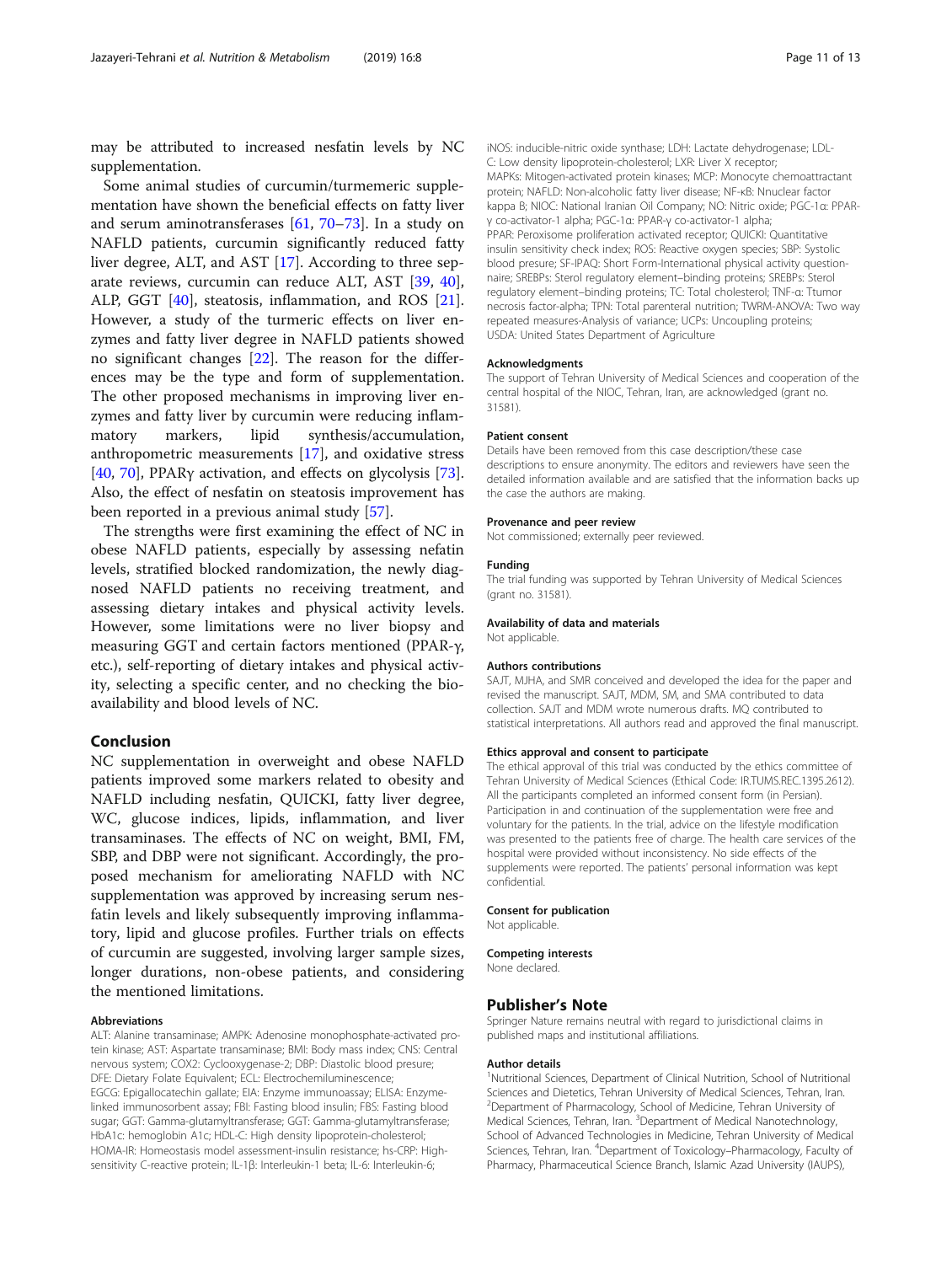<span id="page-11-0"></span>Tehran, Iran. <sup>5</sup>National Iranian Oil Company (NIOC) Central Hospital, Tehran, Iran. <sup>6</sup>Non-Communicable Diseases Research Center, Alborz University of Medical Sciences, Karaj, Iran. <sup>7</sup>Baqiyatallah Research Center for Gastroenterology and Liver Diseases (BRCGL), Baqiyatallah University of Medical Sciences, Tehran, Iran. <sup>8</sup>Nutritional Sciences, Department of Community Nutrition, School of Nutritional Sciences and Dietetics, Tehran University of Medical Sciences, Tehran, Iran. <sup>9</sup>Department of Clinical Nutrition, School of Nutritional Sciences and Dietetics, Tehran University of Medical Sciences, No.44, Hojjatdoust Alley, Naderi Ave, Keshavarz Blvd, Tehran, Iran. <sup>10</sup>School of Medicine, Jiroft University of Medical Sciences, Jiroft, Kerman, Iran.

## Received: 10 September 2018 Accepted: 2 January 2019 Published online: 28 January 2019

#### References

- 1. Jazayeri-Tehrani SA, Rezayat SM, Mansouri S, Qorbani M, Alavian SM, Daneshi-Maskooni M, Hosseinzadeh-Attar MJ. Efficacy of nanocurcumin supplementation on insulin resistance, lipids, inflammatory factors and nesfatin among obese patients with non-alcoholic fatty liver disease (NAFLD): a trial protocol. BMJ Open. 2017 Jul 1;7(7):e016914.
- 2. Jazayeri-Tehrani SA, Rezayat SM, Mansouri S, Qorbani M, Alavian SM, Daneshi-Maskooni M, Hosseinzadeh-Attar MJ. The nanocurcumin reduces appetite in obese patients with non-alcoholic fatty liver disease (nafld): a double-blind randomized placebo-controlled clinical trial. Nanomedicine Journal. 2018;5(2):67–76.
- 3. Daneshi-Maskooni M, Keshavarz SA, Qorbani M, Mansouri S, Alavian SM, Badri-Fariman M, Jazayeri-Tehrani SA, Sotoudeh G. Green cardamom increases Sirtuin-1 and reduces inflammation in overweight or obese patients with non-alcoholic fatty liver disease: a double-blind randomized placebo-controlled clinical trial. Nutrition & metabolism. 2018 Dec;15(1):63.
- 4. Daneshi-Maskooni M, Keshavarz SA, Mansouri S, Qorbani M, Alavian SM, Badri-Fariman M, Jazayeri-Tehrani SA, Sotoudeh G. The effects of green cardamom on blood glucose indices, lipids, inflammatory factors, paraxonase-1, sirtuin-1, and irisin in patients with nonalcoholic fatty liver disease and obesity: study protocol for a randomized controlled trial. Trials. 2017 Dec;18(1):260.
- Ayada C, Toru Ü, Korkut Y. Nesfatin-1 and its effects on different systems. Hippokratia. 2015;19:4.
- 6. Başar O, Akbal E, Köklü S, et al. A novel appetite peptide, nesfatin-1 in patients with the non-alcoholic fatty liver disease. Scand J Clin Lab Invest. 2012;72:479–83.
- 7. Dixon JB, Bhathal PS, Hughes NR, O'Brien PE. Nonalcoholic fatty liver disease: improvement in liver histological analysis with weight loss. Hepatology. 2004;39:1647–54.
- 8. Luyckx FH, Desaive C, Thiry A, Dewe W, Scheen AJ, Gielen JE, Lefebvre PJ. Liver abnormalities in severely obese subjects: effect of drastic weight loss after gastroplasty. Int J Obes Relat Metab Disord. 1998;22:222–6.
- 9. Verma SK, Jain V, Singh DP. Effect of greater cardamom (Amomum subulatum Roxb.) on blood lipids, fibrinolysis and total antioxidant status in patients with ischemic heart disease. Asian Pacific J Trop Dis. 2012;2:S739–43.
- 10. Palmer M, Schaffner F. Effect of weight reduction on hepatic abnormalities in overweight patients. Gastroenterology. 1990;99:1408–13.
- 11. The lab tests online. Laboratory methods used for medical lab testing (enzyme-linked immunosorbent assay (ELISA)) [Internet]. 2012. [cited 26 Feb 2017]. Available from: [https://labtestsonline.org/understanding/features/](https://labtestsonline.org/understanding/features/methods/start/2) [methods/start/2/](https://labtestsonline.org/understanding/features/methods/start/2). Accessed 26 Feb 2017.
- 12. Jazayeri S, Nouri M, Pour-Ebrahim R, Fakhrzadeh H, Larijani B. Food and nutrient intake status in urban population (20–60 years) of population research center of Tehran University of Medical Sciences. Iran J Diab Lipid. 2005;1(3):81–9 [in Farsi].
- 13. Qaffarpour M, Houshyar-Rad A, Kianfar H. Guides of home scales, conversion coefficients and percentage of Iranian foods. Tehran: Agricultural Sciences Publication; 2000. [in Farsi]
- 14. The IPAQ group. International Physical Activity Questionnaire [Internet]. 2017. [cited 26 Feb 2017]. Available from: [https://sites.google.com/site/](https://sites.google.com/site/theipaq/) [theipaq/.](https://sites.google.com/site/theipaq/)
- 15. Booth ML, Ainsworth BE, Pratt MI, Ekelund U, Yngve AG, Sallis JF, Oja PE. International physical activity questionnaire: 12-country reliability and validity. Med Sci Sports Exerc. 2003;195(9131/03):3508–1381.
- 16. Chuengsamarn S, Rattanamongkolgul S, Luechapudiporn R, et al. Curcumin extract for prevention of type 2 diabetes. Diabetes Care. 2012;35:2121–7.
- 17. Panahi Y, Kianpour P, Mohtashami R, Jafari R, Simental-Mendía LE, Sahebkar A. Efficacy and safety of phytosomal curcumin in nonalcoholic fatty liver disease: a randomized controlled trial. Drug research. 2017 Apr;67(04):244–51.
- 18. Chuengsamarn S, Rattanamongkolgul S, Phonrat B, Tungtrongchitr R, Jirawatnotai S. Reduction of atherogenic risk in patients with type 2 diabetes by curcuminoid extract: a randomized controlled trial. J Nutr Biochem. 2014 Feb 1;25(2):144–50.
- 19. Panahi Y, Khalili N, Sahebi E, Namazi S, Karimian MS, Majeed M, Sahebkar A. Antioxidant effects of curcuminoids in patients with type 2 diabetes mellitus: a randomized controlled trial. Inflammopharmacology. 2017 Feb 1;25(1):25–31.
- 20. Hewlings SJ, Kalman DS. Curcumin: a review of its' effects on human health. Foods. 2017 Oct 22;6(10):92.
- 21. Lizana P, Galdames M, Rodrigo R. Oxidative stress and endoplasmic reticulum stress as potential therapeutic targets in non-alcoholic fatty liver disease. Reactive Oxygen Species. 2017;4(10):266–74.
- 22. Navekar R, Rafraf M, Ghaffari A, Asghari-Jafarabadi M, Khoshbaten M. Turmeric supplementation improves serum glucose indices and leptin levels in patients with nonalcoholic fatty liver diseases. J Am Coll Nutr. 2017 May 19;36(4):261–7.
- 23. Kocaadam B, Şanlier N. Curcumin, an active component of turmeric (Curcuma longa), and its effects on health. Crit Rev Food Sci Nutr. 2017 Sep 2;57(13):2889–95.
- 24. Jin T, Song Z, Weng J, Fantus IG. Curcumin and other dietary polyphenols: potential mechanisms of metabolic actions and therapy for diabetes and obesity. American Journal of Physiology-Endocrinology and Metabolism. 2018;314(3):E201–5. [https://doi.org/10.1152/ajpendo.00285.2017.](https://doi.org/10.1152/ajpendo.00285.2017)
- 25. Hariri M, Haghighatdoost F. Effect of curcumin on anthropometric measures: a systematic review on randomized clinical trials. J Am Coll Nutr. 2018 Jan 8;37(3):215–22. <https://doi.org/10.1080/07315724.2017.1392263>.
- 26. Shen P, Han Y, Cai B, Wang Y. Decreased levels of serum nesfatin-1 in patients with obstructive sleep apnea syndrome. Sleep and Breathing. 2015 May 1;19(2):515–22.
- 27. Zhang DW, Fu M, Gao SH, Liu JL. Curcumin and diabetes: a systematic review. Evid Based Complement Alternat Med. 2013;2013.
- 28. Syabaniarti AN. The Relationship between Body Mass Index (BMI) and Waist Circumference (WC) to fasting blood glucose level based on the medical check-up result of PT. X Regional Jakarta Employees Year 2016. 2nd International Seminar on Global Health (ISGH); 2018: 306–312. [http://](http://repository.stikesayani.ac.id/index.php/isgh2/article/view/66) [repository.stikesayani.ac.id/index.php/isgh2/article/view/66.](http://repository.stikesayani.ac.id/index.php/isgh2/article/view/66)
- 29. Dong J, Xu H, Wang PF, Cai GJ, Song HF, Wang CC, Dong ZT, Ju YJ, Jiang ZY. Nesfatin-1 stimulates fatty-acid oxidation by activating AMP-activated protein kinase in STZ-induced type 2 diabetic mice. PLoS One. 2013 Dec 31; 8(12):e83397.
- 30. Kim SH, Ahn M, Jung IA, Jeon YJ, Cho WK, Cho KS, Park SH, Jung MH, Suh BK. The relation of serum Nesfatin-1 level with anthropometric and metabolic parameters in Korean children and young adolescents. ESPE Abstracts 2015; 84: P2–375. [http://abstracts.eurospe.org/hrp/0084/](http://abstracts.eurospe.org/hrp/0084/hrp0084p2-375.htm) [hrp0084p2-375.htm.](http://abstracts.eurospe.org/hrp/0084/hrp0084p2-375.htm)
- 31. Abaci A, Catli G, Anik A, Kume T, Bober E. The relation of serum nesfatin-1 level with metabolic and clinical parameters in obese and healthy children. Pediatr Diabetes. 2013 May 1;14(3):189–95.
- 32. Hamedani NK, Hosseinzadeh-Attar MJ, Hosseini M. The correlation between nesfatin-1 and blood pressure in healthy normal weight and obese adults. International Research Journal of Applied and Basic Sciences. 2014;8(4):398–400.
- 33. de Meloa IS, dos Santosb AF, Buenoc NB. Curcumin or combined curcuminoids are effective in lowering the fasting blood glucose concentrations of individuals with dysglycemia: systematic review and meta-analysis of randomized controlled trials. Pharmacol Res. 2017 Sep 18; 128:137–44. [https://doi.org/10.1016/j.phrs.2017.09.010.](https://doi.org/10.1016/j.phrs.2017.09.010)
- 34. Rahimi HR, Mohammadpour AH, Dastani M, Jaafari MR, Abnous K, Ghayour MM, Kazemi RO. The effect of nano-curcumin on HbA1c, fasting blood glucose, and lipid profile in diabetic subjects: a randomized clinical trial. Avicenna journal of phytomedicine. 2016;6(5):567–77.
- 35. Kim HG, Lee SB, Lee JS, Kim WY, Choi SH, Son CG. Artemisia iwayomogi plus Curcuma longa Synergistically Ameliorates Nonalcoholic Steatohepatitis in HepG2 Cells. Evidence-Based Complementary and Alternative Medicine.